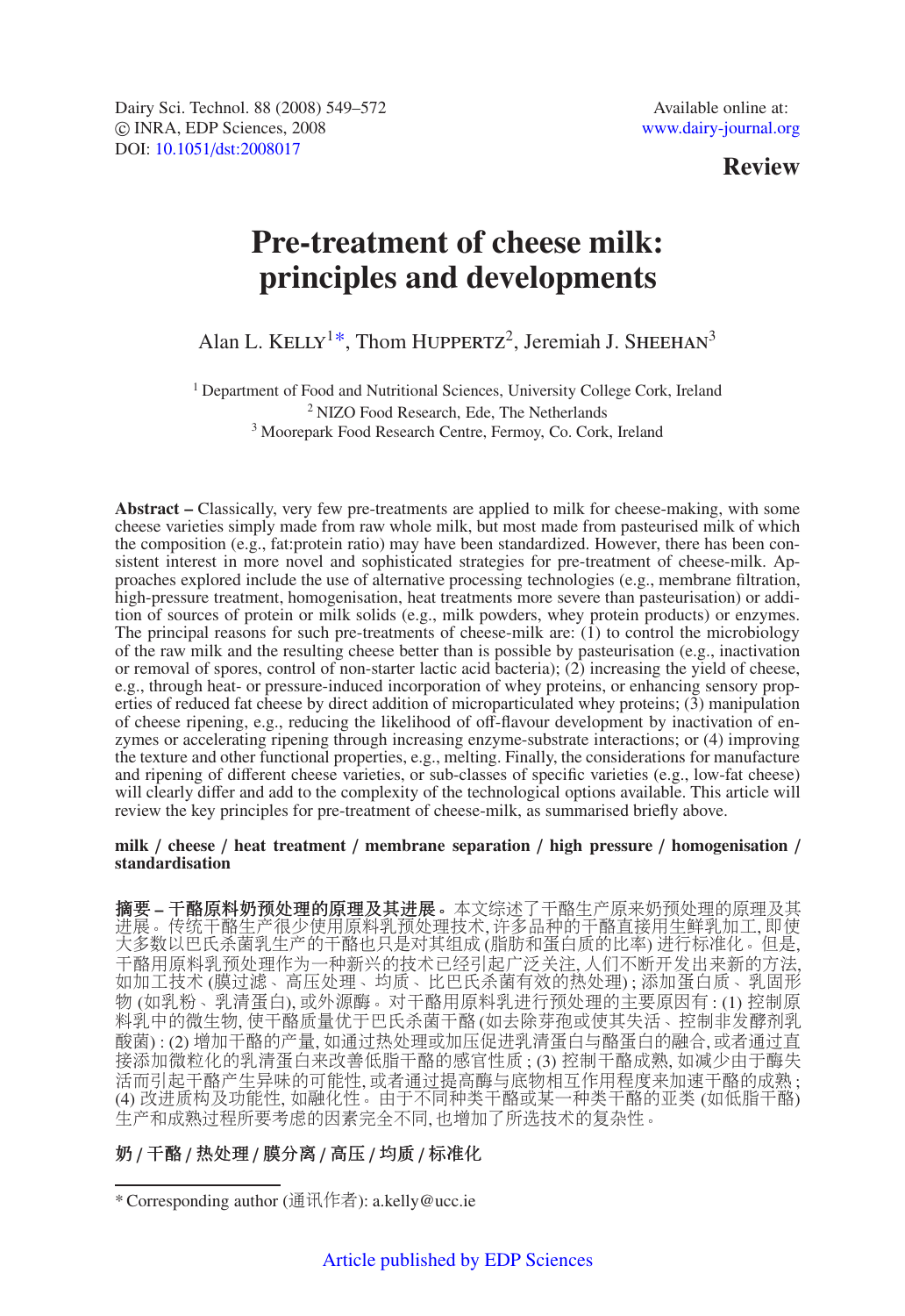**Résumé – Pré-traitement du lait de fabrication de fromage : principes et avancées.** Classiquement, très peu de pré-traitements sont appliqués au lait de fabrication de fromage : quelques variétés de fromage sont faites simplement à partir de lait entier cru, mais la plupart d'entre elles sont fabriquées à partir de lait pasteurisé dont la composition (par exemple rapport matière grasse/protéine) a pu être standardisée. Cependant, un intérêt constant s'est manifesté pour des stratégies nouvelles et plus sophistiquées pour le pré-traitement du lait de fromagerie. Les approches explorées incluent l'utilisation de technologies de traitement alternatives (par exemple filtration membranaire, haute pression, homogénéisation, traitements thermiques plus sévères que la pasteurisation) ou addition de sources de protéines ou de matière sèche de lait (par exemple poudres de lait, protéines de lactosérum) ou d'enzymes. Les principales raisons de tels pré-traitements du lait de fabrication fromagère sont : (1) de contrôler la microbiologie du lait cru et du fromage résultant, mieux que ce qui est possible par pasteurisation (par exemple inactivation ou retrait des spores, contrôle des bactéries lactiques non levain) ; (2) d'accroître le rendement en fromage, par exemple en induisant l'incorporation de protéines de lactosérum par traitement thermique ou haute pression, ou d'améliorer les propriétés sensorielles du fromage allégé en matière grasse par l'addition directe de protéines de lactosérum microparticulées ; (3) d'orienter l'affinage du fromage, par exemple en réduisant la probabilité de développement de défauts de flaveur par inactivation d'enzymes ou en accélérant l'affinage en accroissant les interactions enzyme-substrat ; ou (4) d'améliorer la texture et les autres propriétés fonctionnelles, par exemple la fonte. Finallement, les facteurs à considérer pour la fabrication et l'affinage des différentes variétés de fromage, ou classes de variétés spécifiques (par exemple fromages allégés) vont différer clairement et augmenter la complexité des options technologiques disponibles. Cet article passe en revue les principes clés pour le pré-traitement du lait de fabrication de fromage tels que résumés brièvement précédemment.

#### **lait** / **fromage** / **traitement thermique** / **séparation par membrane** / **haute pression** / **homogénéisation** / **standardisation**

#### **1. INTRODUCTION**

For centuries, milk for cheese-making was subjected to no pre-treatment before curdling, and many cheese varieties worldwide are still made from raw milk, particularly, but not exclusively, artisanal cheeses. However, predominantly for reasons of safety, but also consistency of quality, and manipulation of product characteristics, most cheese-making today involves the treatment of milk by one or more processing steps prior to addition of coagulant and starter culture.

Perhaps the simplest and earliest technological intervention, driven by safety concerns, was the pasteurisation of milk, first carried out in vats or kettles at temperatures around 63–65 ◦C (low-temperature, long-time, LTLT, pasteurisation) and more recently in continuous-flow plate heat exchangers at  $72-74$  °C for 15-30 s (hightemperature, short-time, HTST, pasteurisation). For a high proportion of cheese varieties, pasteurisation is the sole treatment applied to the cheese-milk. Pasteurisation also inactivates some enzymes, reverses shifts in the mineral balance of milk induced by cold storage, and influences the microflora of non-starter lactic acid bacteria (NSLAB) in the final cheese. It is primarily for the latter reason that many cheese-makers prefer to continue to use raw milk, as the contribution of NSLAB bacteria to cheese flavour is felt to be unacceptably impaired by pasteurisation. There has also been interest for some time in the application of heat treatments more severe than pasteurisation, which will result in significant denaturation of whey proteins and their resulting incorporation into cheese curd, with significant effects on cheese yield and composition.

In several varieties, or industrial production settings, the consistency of composition of cheese may also be controlled by standardisation of the incoming milk, generally in terms of manipulation of the ratio of fat to total protein or casein, by centrifugal separation and proportional mixing of cream whole milk and/or skim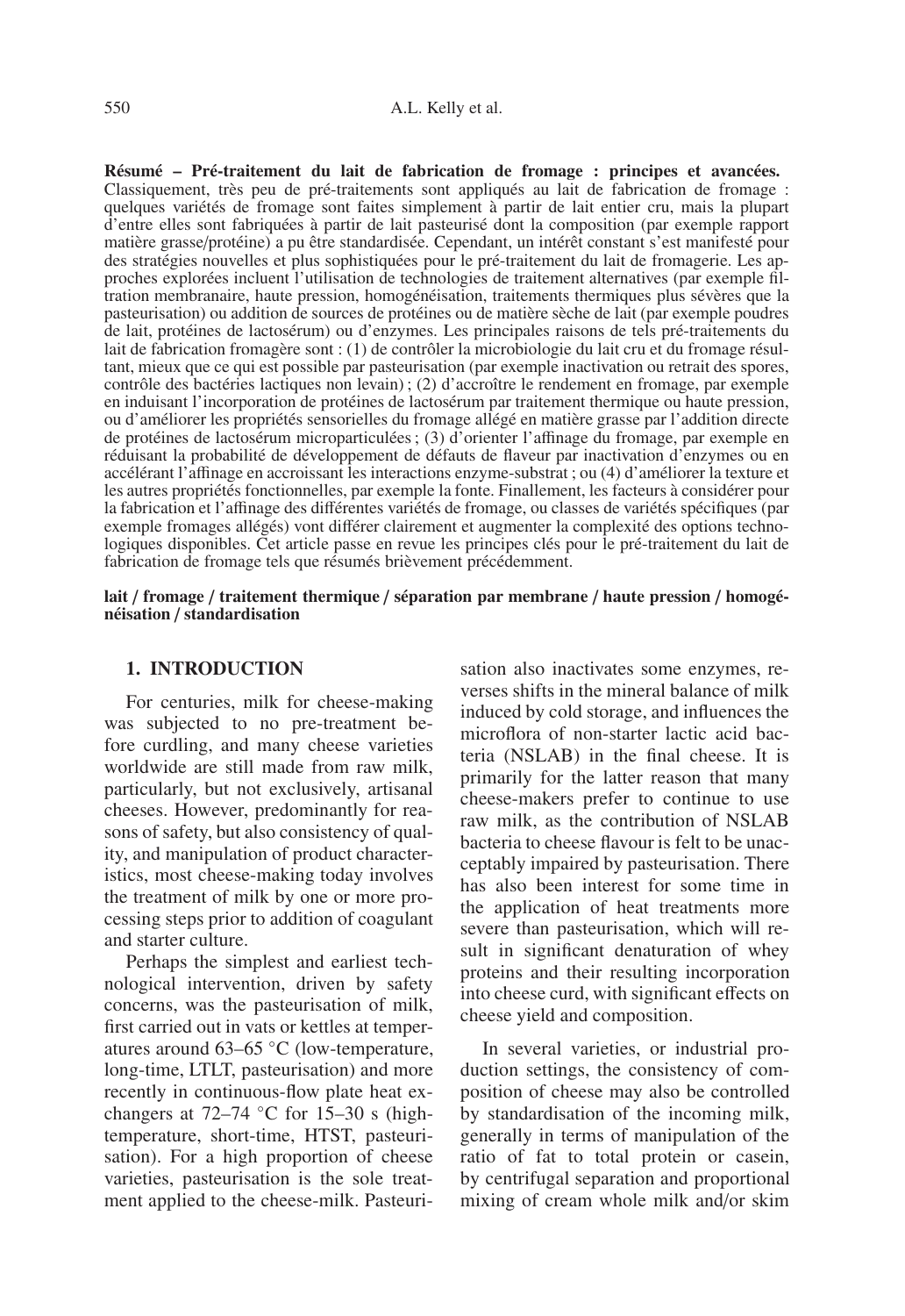milk, by membrane filtration, or by addition of sources of milk protein.

In addition, in recent years, there have been studies of application of a number of new approaches to processing of cheesemilk, including the application of technologies new either to cheese production or to food processing in general, to achieve certain product or process benefits; these include use of homogenisation, treatment at high pressures, and addition of exogenous enzymes other than those required strictly for coagulation of the milk.

This review will provide an overview of the broad approaches to pre-treatment of cheese-milk mentioned briefly above (see summary in Tab. [I\)](#page-3-0). A particular focus will be given to recent studies of the applications of novel and innovative processing strategies.

#### **2. PRINCIPLES OF CHEESE-MAKING**

The fundamental physico-chemical principle under-pinning the conversion of milk to a cheese curd is the destabilisation of the casein micelles to such an extent that a gel is formed which, when cut, synereses in a manner which can be accelerated by mechanical stirring and/or mild heating (for general reviews on cheese manufacture and ripening, see [\[38](#page-18-0)[–41\]](#page-18-1)). This yields curd particles which can readily be recovered from the bulk aqueous serum phase of the milk, i.e., whey. In parallel, cultures of lactic acid bacteria added almost concurrently with the coagulant begin to grow and metabolise lactose to lactic acid, lowering the pH of the curd and ultimately playing a key role in the development of cheese flavour, through the release upon death and lysis of a range of catabolic enzymes which hydrolyse or otherwise convert milk constituents entrapped in the curd to a range of flavour and aroma compounds. Within a short time of the addition of coagulant and culture, the curd and whey are separated and the curd is pressed to enable fusion into a solid visco-elastic mass; this is then stored under conditions which allow the requisite biochemical reactions to be catalysed by the cheese micro-flora, which principally consists of the starter bacteria mentioned, but may also include other (non-starter) lactic acid bacteria and, in some varieties, yeasts and moulds deliberately added. During the storage, or ripening, period, enzymes within the coagulant and also arising from the milk itself break down the coagulated casein matrix, resulting in changes in cheese texture.

The broad principles outlined summarise the principle of manufacture of what are called rennet-coagulated cheeses, which represent the vast majority of both cheese varieties and actual tonnage of cheese produced globally and are the only cheese varieties dealt with in this review. The huge diversity of cheese varieties, from Pamesan (dry, crumbly and pungent) to Camembert (soft and mould-encrusted) results from surprisingly minor alterations in these core principles, such as the start of culture (bacterial and mould, if used), the extent to which whey is removed by stirring, cooking or pressing (greater whey removal leads to lower-moisture, harder, cheese) and the conditions during ripening (particularly temperature and relative humidity).

To consider the impact of milk processing technologies on cheese, it is important to consider what the milk contributes to cheese, as it is clear that much of cheesemaking relies on external agents added to the milk (coagulant and cultures) and operations applied to the resulting curd. The key constituents, properties and populations of milk which are of interest to the cheese-maker are summarised in Table [I.](#page-3-0)

Clearly, there are numerous potential advantages to applying more ambitious technological strategies for processing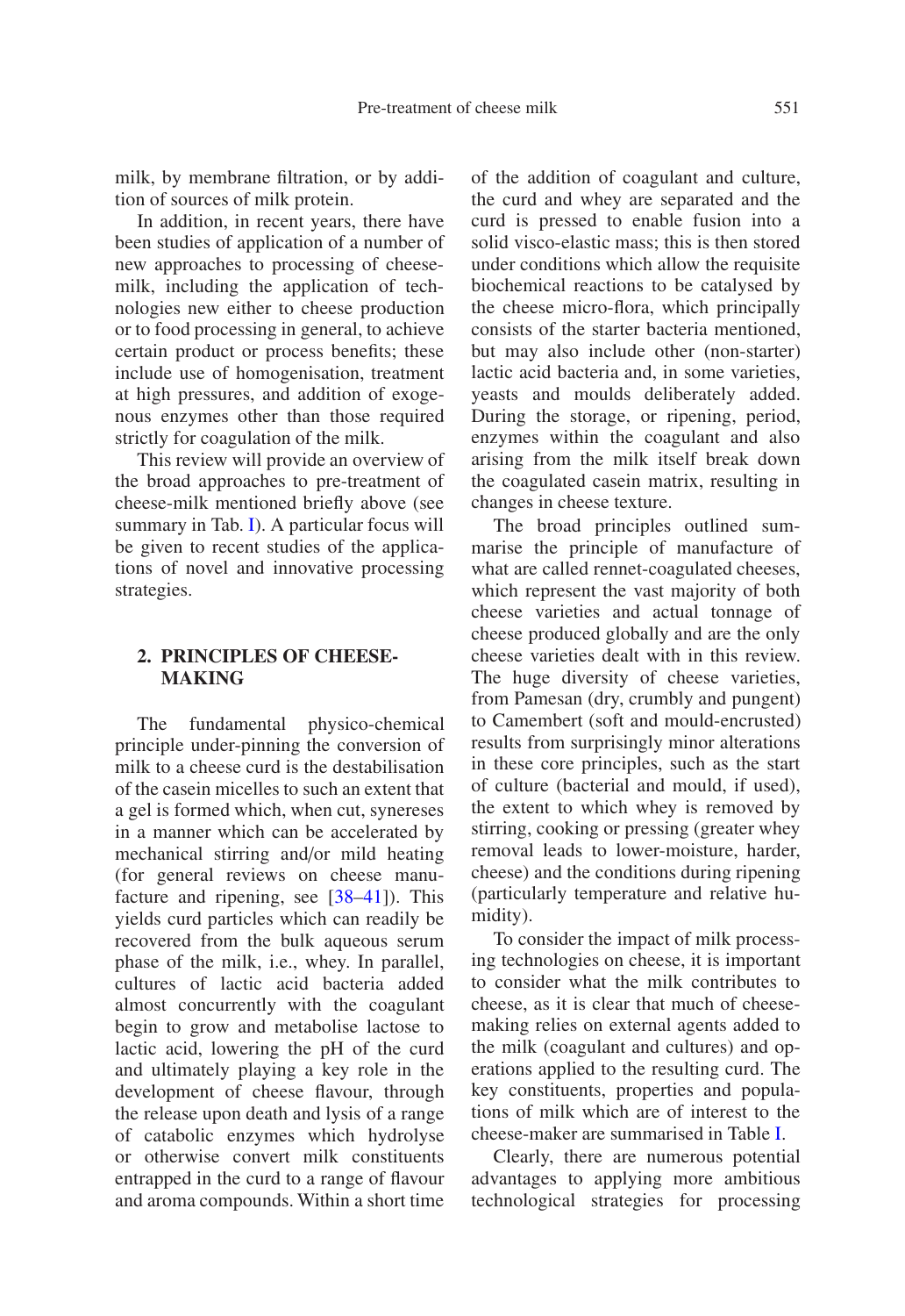| Parameter       | Significance for cheese-making                                                                                                                                               | Reasons and strategies for manipulation                                                                                                                                                                                                                                                      |
|-----------------|------------------------------------------------------------------------------------------------------------------------------------------------------------------------------|----------------------------------------------------------------------------------------------------------------------------------------------------------------------------------------------------------------------------------------------------------------------------------------------|
| Casein          | Forms rennet gel, synereses to yield<br>cheese curd                                                                                                                          | Increase level (addition of milk protein<br>source) either of total protein, or relative<br>to fat content (standardisation), or change<br>properties (enzyme addition)                                                                                                                      |
| Fat             | Contributes to cheese texture and yield                                                                                                                                      | Increase or decrease fat content relative to<br>total composition or protein level (stan-<br>dardisation); incorporate more directly into<br>cheese curd through interactions with pro-<br>tein (homogenisation); accelerate release of<br>volatile flavour compounds (enzyme addi-<br>tion) |
| Whey<br>protein | Normally largely lost in whey                                                                                                                                                | Incorporate into curd to increase yield (heat)<br>treatment, high-pressure treatment)                                                                                                                                                                                                        |
| Water           | Major constituent of cheese; level may be<br>characteristic of particular varieties                                                                                          | Increase level to increase yield (heat treat-<br>ment, high-pressure treatment) but may<br>impair quality                                                                                                                                                                                    |
| Bacteria        | Raw milk microflora either intact (raw milk)<br>or pathogens and many spoilage and non-<br>starter bacteria eliminated, but not spore-<br>forming species (pasteurised milk) | Increase efficiency of removal of spore-<br>forming bacteria for some species (mem-<br>brane filtration)                                                                                                                                                                                     |

<span id="page-3-0"></span>**Table I.** Milk constituents, properties and populations of interest for cheese-making.

cheese-milk, in terms of manipulating yield, composition, microbiological quality, and even biochemistry of ripening. However, in many cases actual implementation of new strategies has met with significant hurdles or barriers to implementation, and this review will consider these challenges alongside the possible advantages of each approach discussed.

## **3. HEAT TREATMENTS OTHER THAN PASTEURISATION**

As outlined above, milk for cheese manufacture is heated to eliminate pathogenic bacteria, to minimise damage to caseins by proteolytic bacteria on storage or to incorporate heat-denatured whey proteins in curd, thereby improving cheese yield [\[7](#page-17-0)]. Furthermore, more severe heat treatment of milk may be applied to inactivate spores from *Clostridium tyrobutyricum* by 4 log cycles and thus minimise the late blowing gas defect during cheese ripening [\[124](#page-22-0)].

Heat treatment of milk at conditions more severe than those used for conventional pasteurisation results in denaturation of whey proteins, interactions between whey proteins and casein micelles, and transfer of soluble calcium, magnesium and phosphate to the insoluble colloidal state. Casein micelles are very stable at high temperatures, although changes in zeta potential, size, hydration of micelles and some association-dissociation reactions do occur under severe heat treatments [\[37](#page-18-2)[,126](#page-22-1)[–129\]](#page-22-2). Denaturation of whey proteins exposes side chain groups originally buried in the native structure, particularly reactive thiol groups, and the unfolded proteins may self-aggregate or interact with casein micelles, through interactions with κ-casein. Ionic strength, pH and the concentrations of calcium and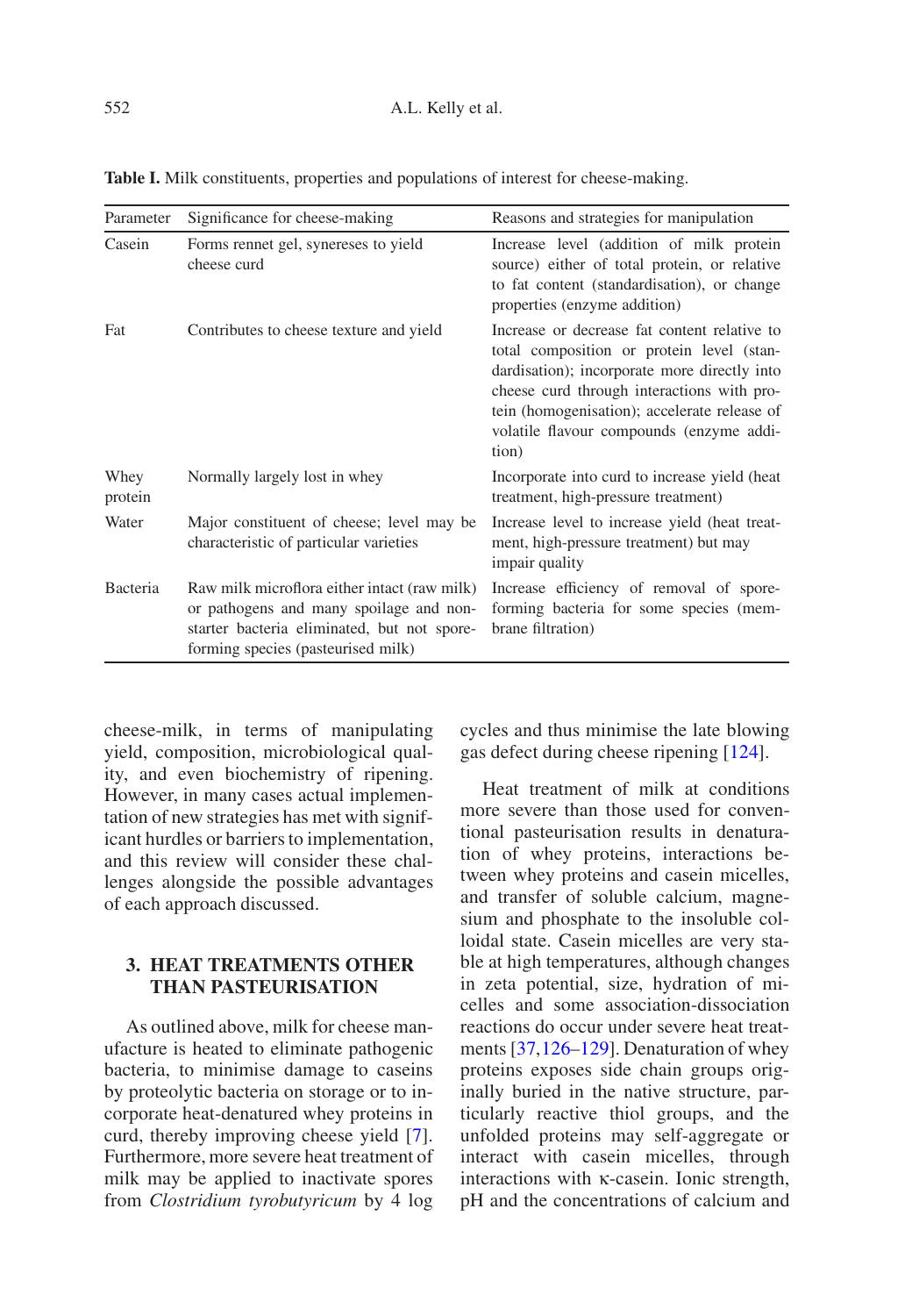protein influence the extent of denaturation of the whey proteins [\[24](#page-17-1),[100,](#page-21-0)[129\]](#page-22-2). The extent of association of denatured whey protein with casein micelles is dependent on the pH of the milk prior to heating, levels of soluble calcium and phosphate, milk solids concentration and mode of heating (direct or indirect).

For cheese-makers, the principal interest has been in increasing yield by exploiting this heat-induced association of caseins with whey proteins, while attempting to minimise undesirable changes in cheese quality. The effects of heat treatment at temperatures between 72 and 140 ◦C for holding times between 15 s and 5 min on whey protein denaturation prior to incorporation into cheese were reported by Law et al. [\[80](#page-20-0)]. Heat treatment of milk at ∼ 110 ◦C for 60 s increased protein recovery in curd by 10% [\[6](#page-17-2)]. Where facilities to heat to temperatures >  $100\degree$ C are not available, increasing milk pH prior to heating increases levels of whey protein denaturation [\[9\]](#page-17-3).

In the cheese vat, high heat treatment of milk prolongs rennet coagulation times and reduces the strength of rennet gels [\[5](#page-17-4), [26\]](#page-18-3), leading to impaired syneresis [\[10,](#page-17-5) [92](#page-21-1), [115\]](#page-22-3). The adverse effects on coagulation are attributed to the inhibition of hydrolysis of κ-casein by chymosin due to the β-lactoglobulin/κ-casein complex at the micelle surface impairing the accessibility of κ-casein to the coagulant [\[55](#page-19-0), [59,](#page-19-1) [139\]](#page-22-4), to reduced reactivity of renneted micelles with attached denatured whey proteins to aggregation, or to a reduction in the concentration of micellar calcium [\[139,](#page-22-4) [142\]](#page-23-0). Reduced shrinkage of the *para*-caseinwhey protein network promotes increased water-binding [\[145\]](#page-23-1), leading to poor coagulation and syneresis properties, increased set-to-cut times, soggy curds with poor matting ability, ragged curd chips and poor curd fusion during cheese manufacture [\[48](#page-19-2), [92](#page-21-1)]. Gel-forming properties of high-heat-treated milks may be partly restored by ultrafiltration of milk to higher protein levels prior to cheese manufacture, reducing pH and increasing milk temperature during coagulation, increasing the level of added rennet and/or by the addition of CaCl<sub>2</sub> to the cheese-milk  $[54, 54]$  $[54, 54]$ [55\]](#page-19-0) or by pH cycling [\[129\]](#page-22-2). Acidification of heated milks reduces charge repulsion and increases solubilisation of colloidal calcium [\[22](#page-17-6)]. Acidification to pH 5.8 or pH 6.2 prior to renneting of strongly heated milks increases cheese yield [\[5,](#page-17-4) [8](#page-17-7), [10\]](#page-17-5) and pH cycling (acidification to pH 5.5, overnight storage at 4 ◦C and adjustment to pH 6.2) prior to renneting has been shown to increase moisture and protein contents in Cheddar cheese [\[70](#page-20-1)] although that study did not report on cheese texture and sensory properties.

High heat treatment increases cheese yield and retention of whey protein and moisture in cheese and reduces the level of calcium and phosphorus due to reduced dry matter and increased whey protein content [\[7](#page-17-0)[–9,](#page-17-3) [129\]](#page-22-2). Flavour intensity is reduced in cheeses made from strongly heated milk [\[5,](#page-17-4) [8,](#page-17-7) [48\]](#page-19-2) but bitterness was largely eliminated by a reduction in rennet quantities used [\[6](#page-17-2)].

Guinee et al. [\[48\]](#page-19-2) attributed decreased cheese firmness with increased heating severity of milk to increased cheese moisture and decreased protein content. Adjustment of pH to 6.2 prior to renneting resulted in Cheddar cheese with a texture comparable to control cheese [\[5,](#page-17-4) [8](#page-17-7)] and Banks et al. [\[9\]](#page-17-3) reported that manipulation of pH prior to heating had a significant effect on melt characteristics of a Cheddartype cheese.

Calvo et al. [\[23\]](#page-17-8) reported greater breakdown of β-casein during ripening of Cheddar-type cheese manufactured from milk heated to 110  $°C$  for 30 s than in cheese made from pasteurised milk, but Benfeldt et al. [\[12\]](#page-17-9) attributed reduced hydrolysis of β- and  $α<sub>s2</sub>$ -caseins in Danbo cheese made from milks heated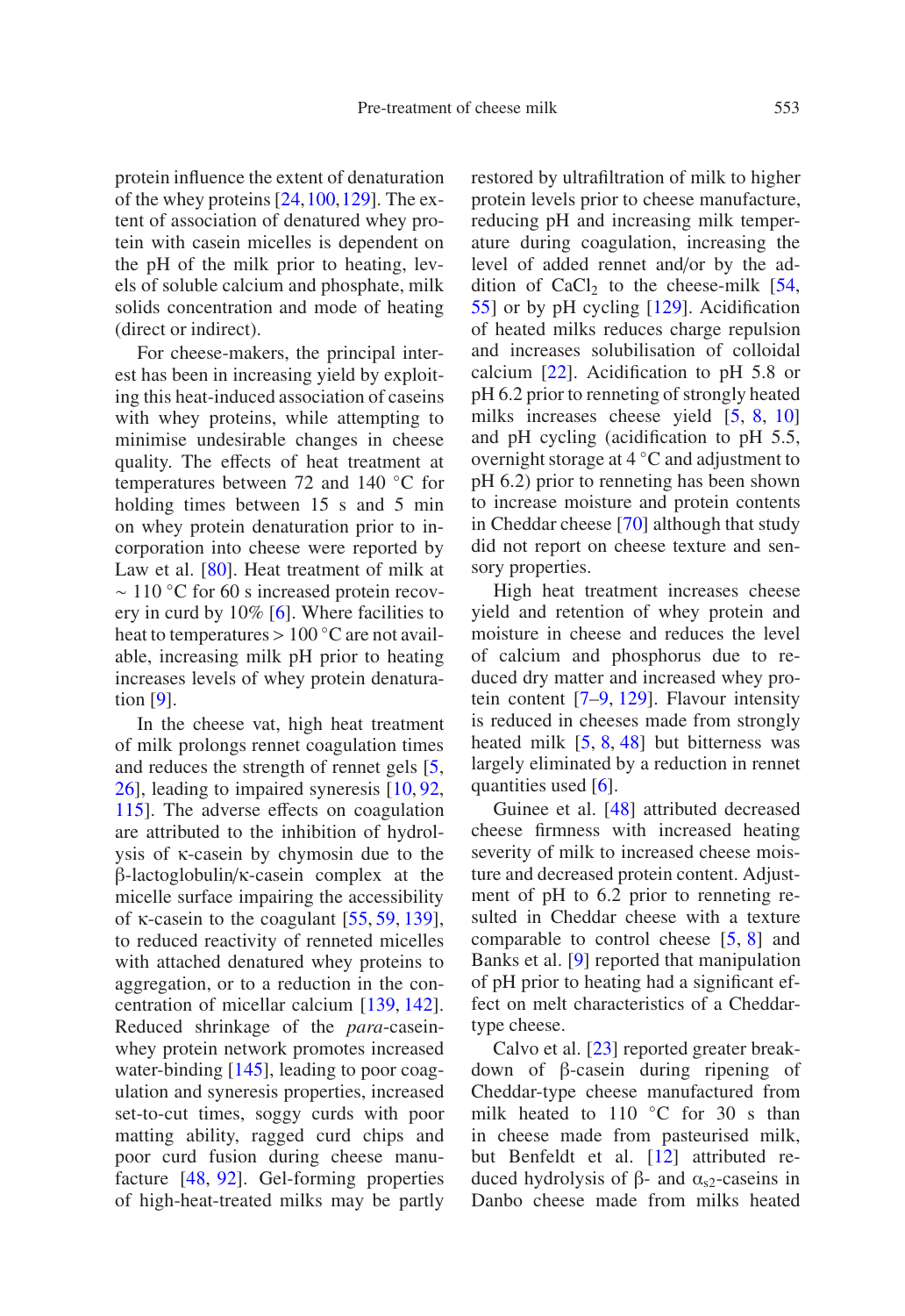to 90 ◦C for 60 s to thermal inactivation of the plasminogen activation system and heat-induced interactions between the plasminogen activation system and β-lactoglobulin. Guinee et al. [\[55](#page-19-0)] reported higher levels of primary proteolysis and reduced levels of smaller peptides and amino acids in cases of increased levels of whey protein denaturation in cheeses manufactured from UF retentate produced from strongly heated milk.

From studies of other varieties, severe heat treatment of milk resulted in a more open microstructure in Quarg [\[76](#page-20-2)], while Camembert-type cheese produced from severely heated milk had a higher yield and flavour, body and texture attributes similar to that of control cheeses made from pasteurised milk [\[43\]](#page-18-4).

### **4. CARBON DIOXIDE TREATMENT OF CHEESE-MILK**

There has been interest for some time in the use of carbon dioxide  $(CO<sub>2</sub>)$  as a treatment for milk for preservation and technological reasons, due to its solubility in milk and inhibitory effect against a broad spectrum of micro-organisms [\[61\]](#page-19-4). It has been shown that addition of  $CO<sub>2</sub>$  to raw milk decreased proteolysis, due to effects on both microbial growth and concomitant protease production and inhibited plasmin activity due to pH reduction; lipolysis was also retarded, probably due to reduced microbial growth [\[90\]](#page-20-3).

A small number of studies have considered the possible use of such treatment prior to cheese-making. Nelson et al.  $[103]$  injected  $CO<sub>2</sub>$  into milk to a level of 1600 ppm after pasteurisation, which reduced pH to around 5.9, and made Cheddar cheese using normal levels of coagulant and starter addition. Milk treated with  $CO<sub>2</sub>$  had lower whey pH at drainage, shorter total make time, and altered yield due to increased losses of calcium and fat, and increased salt retention. When cheese made using  $CO<sub>2</sub>$  addition was ripened, cheese retained  $CO<sub>2</sub>$  and treated cheese showed accelerated proteolysis, perhaps due to changes in substrate availability of increased retention or activity of chymosin [\[104](#page-21-3)].

## **5. HIGH-PRESSURE TREATMENT OF CHEESE-MILK**

High-pressure (HP) treatment of food has progressed in a relatively short space of time from a research subject of academic curiosity limited by perceived huge expense of use at industrial scale to a commercially realistic processing option, albeit for specific niche applications such as oysters, meat, guacamole and fruit products, including juices and smoothies. While these applications have grown rapidly within the last ten years, applications for dairy products have been notably absent; however, within the last year applications for treatment of processed cheese spreads (Spain) and functional and fermented dairy products (New Zealand) have been launched. The relative slowness of transfer of research in dairy products to market applications does not reflect a lack of potential interest; in contrast, whereas, for many of the products listed above, HP treatment results in microbial or enzymatic inactivation without loss of nutrients or flavour attributes (the principal advantage of using HP for these products), the effects of pressure on milk are far more complex, and often unique.

HP treatment principally exerts effects on macromolecules with complex structures, changing their structure and properties; as milk proteins are an enormously complex protein system, it is perhaps not surprising that dramatic changes occur under pressure, with repercussions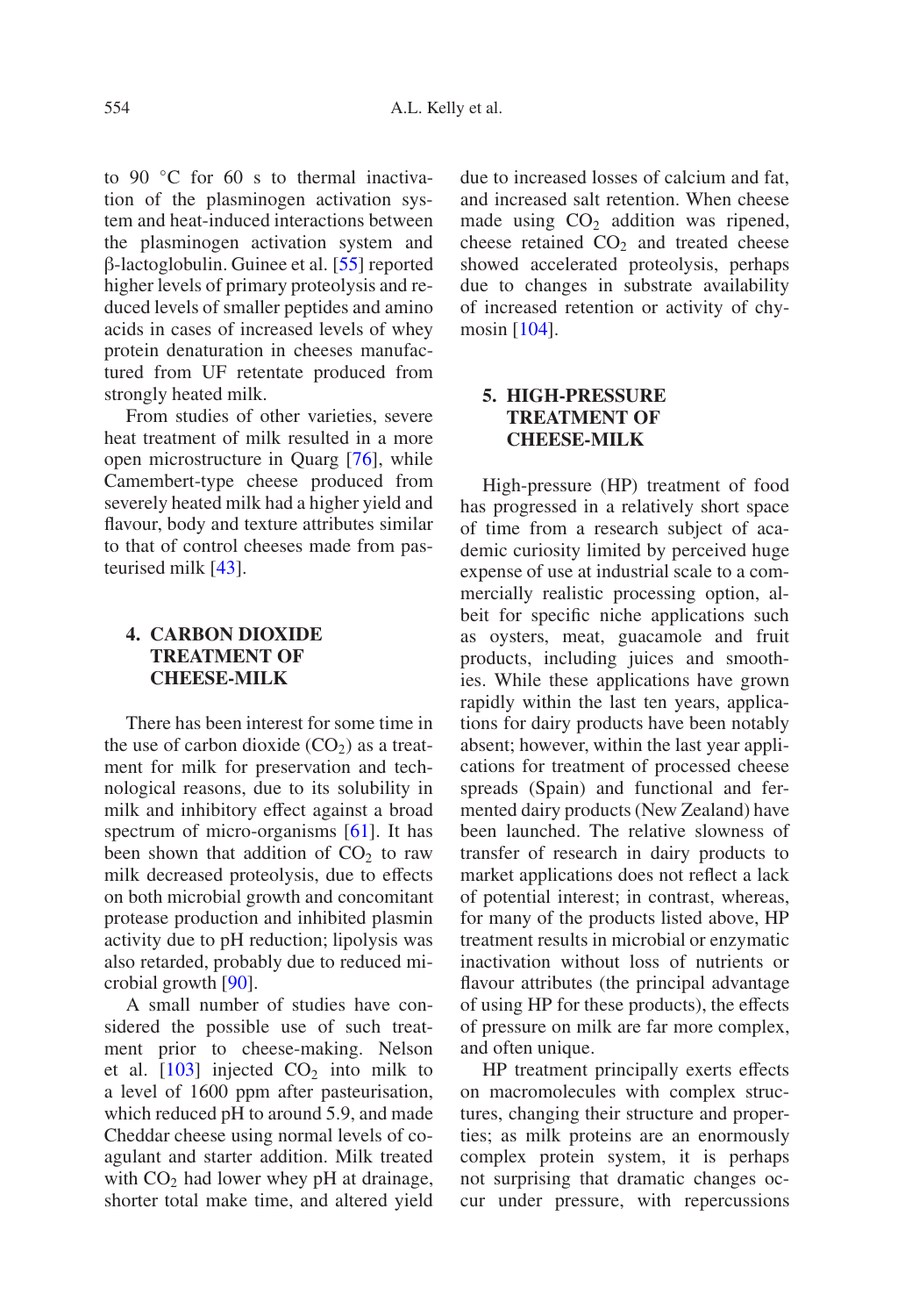for a whole range of milk and dairy product properties. The principal heatinduced change in milk proteins, denaturation of whey proteins, as discussed earlier, also occurs under pressure, with β-lactoglobulin being more susceptible to denaturation, at pressures above 100 MPa (the typical units of pressure, where 1 MPa is 10 times atmospheric pressure), than  $\alpha$ -lactalbumin, which is significantly dena-tured only at or above 400 MPa [\[65\]](#page-19-5).

However, arguably the most interesting effects of pressure concern the casein micelles, which change little at normal milk processing temperatures, except for the interactions with whey proteins mentioned. Depending on the pressure applied, duration and temperature of treatment and pH of milk, HP treatment of milk can result in aggregation of casein micelles (around 250 MPa) or significant dissociation (at pressures above 400 MPa). These phenomena have been shown to be due to the extent to which reassociation occurs after varying extents of pressure-induced disruption of the cohesive forces maintaining the structural integrity of casein micelles, e.g., the extent of solubilisation of colloidal calcium phosphate (CCP) [\[65](#page-19-5)].

Such fundamental changes in the characteristics of the basic building blocks of milk gels have predictably profound effects on the cheese-making properties of milk. Rennet coagulation time, for example, may be reduced by treatment at 100–300 MPa, but increased following more severe treatments [\[113,](#page-21-4) [150\]](#page-23-2). Huppertz et al. [\[67](#page-19-6)] showed that HP treatment increased wet curd yield, by up to 25% after treatment at 600–800 MPa, due to both incorporation of denatured whey protein and increased moisture retention. The combined effects of heat and pressure on rennet coagulation have also been reported [\[87](#page-20-4)], and it has been shown that HP treatment can modulate the negative effects of excessive heat treatment on cheese-making properties of milk [\[68\]](#page-19-7).

There have been contradictory reports on the effect of HP treatment on acidification of milk by lactic acid bacteria, with Pandey et al. [\[113\]](#page-21-4) reporting a reduced rate of pH change in HP-treated milk relative to raw or pasteurised milk, but Huppertz et al. [\[66\]](#page-19-8) reporting the reverse, which they suggested may be due to increased availability of substrates for bacterial growth due to pressure-induced dissociation of casein micelles.

While a number of authors have thus described the changes in rennet coagulation properties following HP treatment, there have been relatively few studies in which actual cheese is produced from HPtreated milk [\[110,](#page-21-5) [123,](#page-22-5) [136\]](#page-22-6). Of these, a number also concentrate mainly on cheese composition, yield and textural properties. One of the earliest studies on Cheddar cheese reported that, while HP treatment increased the yield of Cheddar cheese, textural defects resulted from increased incorporation of moisture into cheese [\[31\]](#page-18-5). San Martín-González et al. [\[122\]](#page-22-7) produced Cheddar cheese from milk treated at 483 or 676 MPa at a range of temperatures and found pressure- and temperaturedependent increases in cheese yield and moisture content, and increased cheese hardness.

A number of studies of the biochemical properties of cheese made from raw, pasteurised or HP-treated goats' milk have indicated that the latter had higher levels of incorporated β-lactoglobulin (β-lg), and altered rates of proteolysis of caseins and profiles of free amino acids during ripening [\[20,](#page-17-10) [137\]](#page-22-8) and altered profiles of organic acids [\[19](#page-17-11)], while levels of lipolysis in cheese made from HP-treated milk were closer to those in raw milk cheese than in that made from pasteurised milk [\[17\]](#page-17-12). The same authors have reported on the textural and microstructural properties of the three types of cheese [\[21\]](#page-17-13), and have reported that the microbiological quality of cheese made from HP-treated milk was similar to that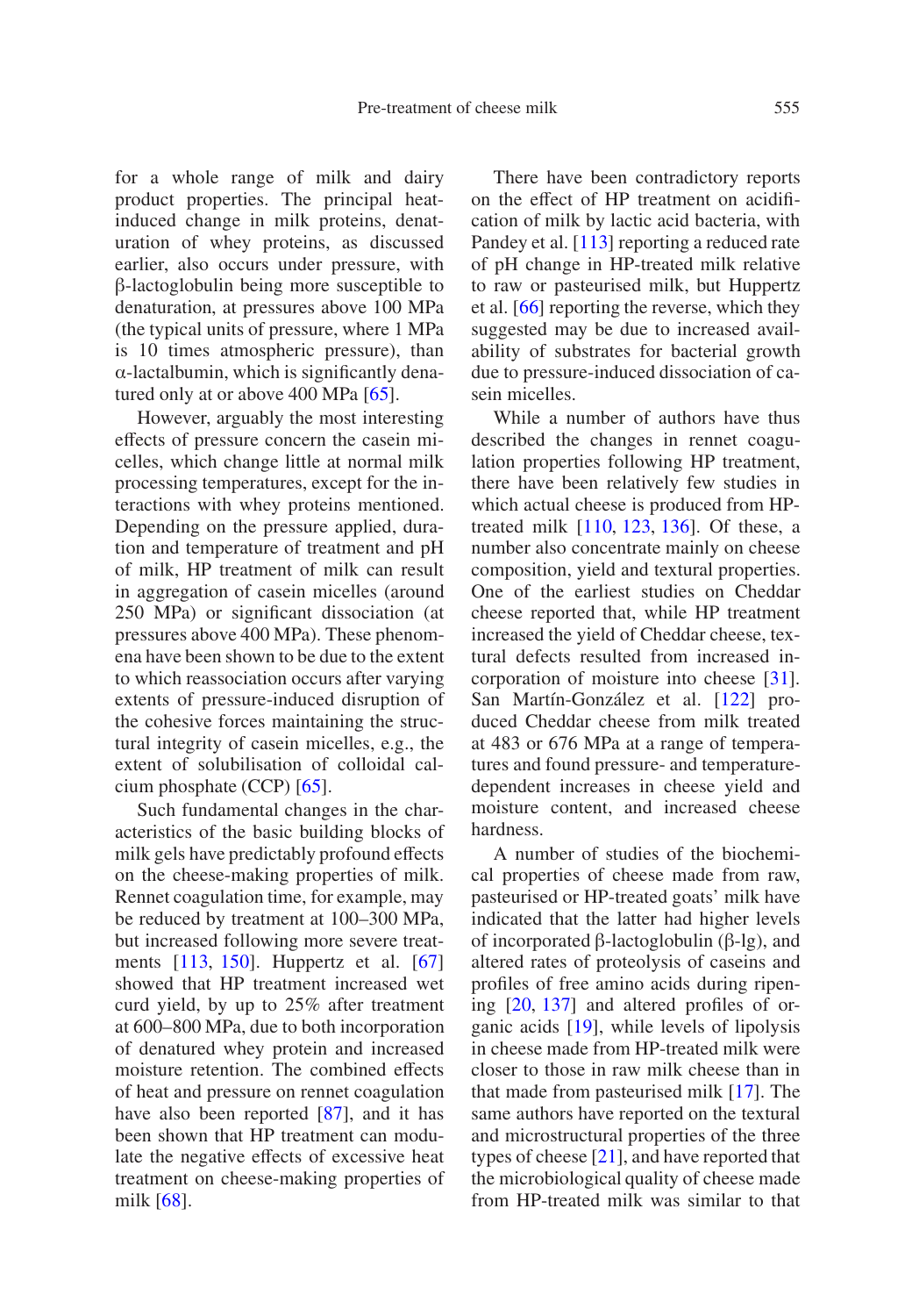of that made from pasteurised milk [\[18](#page-17-14)]. There have also been reports that HP treatment of milk can improve the acceptability of reduced-fat cheese [\[101\]](#page-21-6).

A recent paper has indicated that treatment of raw milk at 500 MPa for 10 min reduced an innoculum of *Listeria monocytogenes* to undetectable levels in both milk and cheese, without significant effects on cheese composition [\[86\]](#page-20-5). Another potentially interesting application of HP in cheese involves inactivation of bacteriophage in milk or whey [\[102](#page-21-7)].

In terms of potential industrial application, HP treatment involves packaging product into sealed flexible containers (e.g., bags) and immersing them in a pressure-transmitting medium (typically an emulsion or alcohol:oil mixture) in a chamber within which the pressure can be raised to the requisite level and maintained for the desired time, with controlled rates of compression and decompression; the manipulation of pressure is typically attained by use of a piston or high-pressure pumps. This is clearly a batch system and currently available commercial systems treat up to around 300 kg of product per cycle; the limitations of scale for large cheese factories are thus a possible barrier to implementation. Some semi-continuous plants have been developed where liquids such as milk could be pressure-treated directly by a piston within a chamber called an isolator; connection of several such chambers in sequence but operating out of phase allows semi-continuous operation, but such systems do not seem to have been adopted by the food industry. This, and the very substantial capital investment for HP treatment systems, makes it critical that very attractive advantages for the cheese-maker will need to be proven before commercial adoption is likely (see Patel et al. [\[114\]](#page-21-8) for a discussion of the hurdles involved in commercialisation of HP in the dairy industry).

#### **6. HOMOGENIZATION OF CHEESE-MILK**

Since its presentation by Auguste Gaulin at the Paris World Fair in 1899, the homogenizer has become a standard tool in the dairy industry. The primary aim of homogenization of milk is to reduce the size of the fat globules, thereby delaying their creaming rate [\[69\]](#page-19-9). In raw milk, fat globule size commonly ranges from  $\sim$  0.2–15 µm, and homogenization generally aims to reduce the maximum to < 2 μm. For this purpose, two-stage valve homogenizers are commonly used, which operate at pressure of ∼ 20 MPa. More recently, novel homogenization devices, e.g., high-pressure homogenizers and microfluidisers, which can operate at pressures of several hundred MPa and achieve greater reductions in fat globule size, have been developed [\[69](#page-19-9)]. In cheese-making, homogenization of cheese-milk can be of interest for the purpose of preventing creaming of fat globules, reducing fat losses in the whey or controlling development of free fat in the cheese [\[71,](#page-20-6) [112](#page-21-9), [119\]](#page-22-9).

Due to the reduction in fat globule size on homogenization, the total surface area of the fat globules increases and the amount of original fat globule membrane material is by far insufficient to fully cover the newly-formed surface [\[69](#page-19-9)]. As a result, other surface-active components of milk, primarily caseins and, to a lesser extent, whey proteins, become adsorbed onto the surface of the newly formed globules [\[69,](#page-19-9) [146\]](#page-23-3). Thus fat globules in homogenized milk almost resemble caseincovered emulsion droplets. The adsorption of caseins onto the fat globules has the following implications for cheese-making characteristics of milk:

- (1) casein surface area in milk is increased, but the amount of micellar casein is reduced;
- (2) two types of particles with a casein micelle surface layer exist: native casein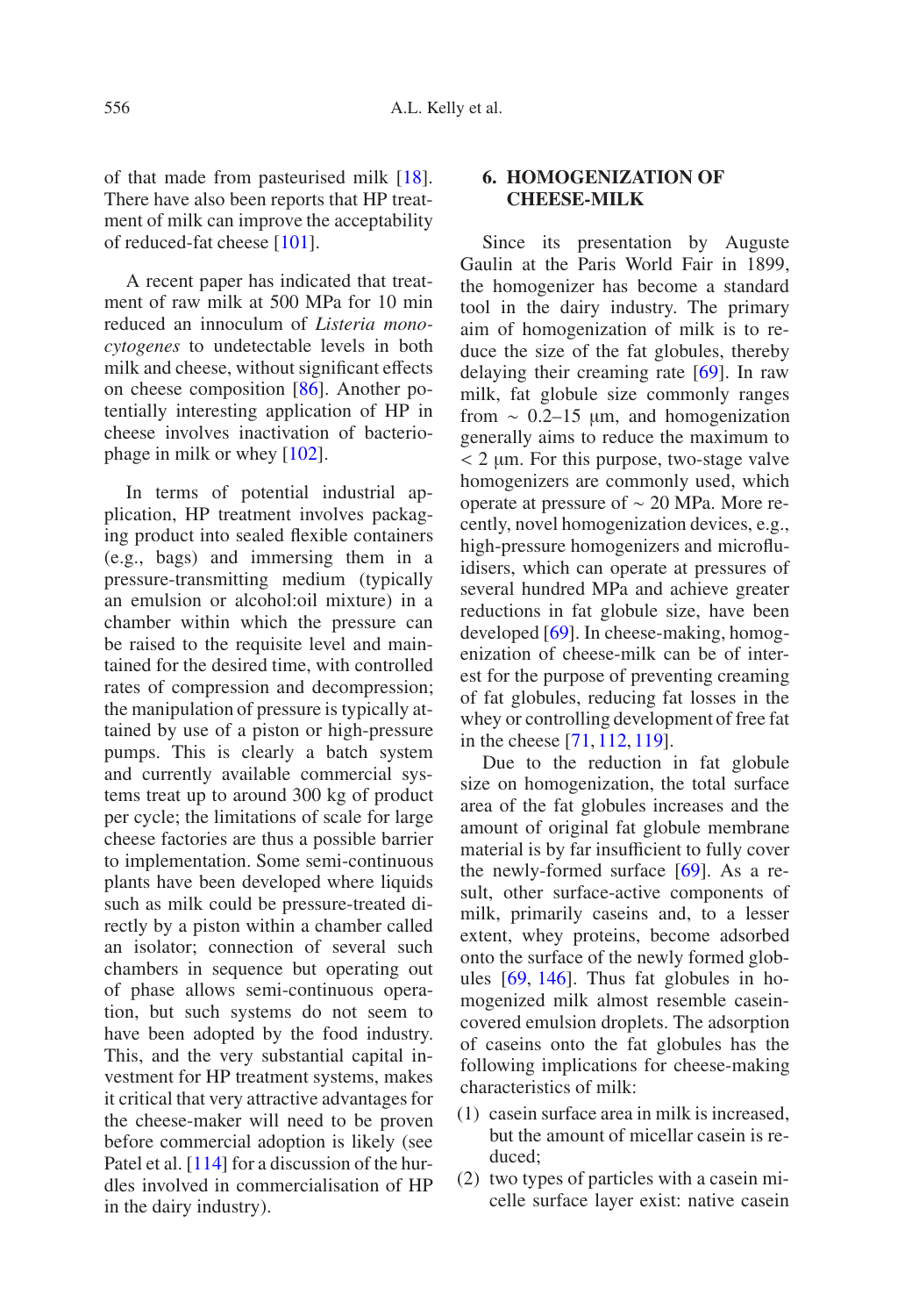micelles and casein-covered fat globules;

(3) when adsorbed, casein micelles tend to spread over the surface of the fat globule and hence increase in effective surface area but with reduced surfacedensity of κ-casein.

The rennet coagulation time (RCT) of unhomogenised milk is generally lower than that of homogenized milk [\[57,](#page-19-10) [62](#page-19-11), [135,](#page-22-10) [149\]](#page-23-4). This is probably related to the larger casein surface area in homogenized milk, as well as the lower surface density of κ-casein. The former increases the probability of interactions between particles, whereas the latter, for a subclass of particles, reduces the amount of κ-casein that needs to be hydrolyzed before micellar flocculation is induced. Conflicting reports exist on the influence of homogenization on the rate of rennet-induced gel formation; both homogenization-induced increases [\[57](#page-19-10), [62](#page-19-11), [149\]](#page-23-4) and decreases [\[135\]](#page-22-10) therein have been reported. Zamora et al. [\[149\]](#page-23-4) reported that, on high-pressure homogenization (100– 330 MPa), the rate of gel formation may be either increased or decreased, with no clear trend as a function of homogenization pressure, but large differences in the pH of samples hinder a clear and unequivocal interpretation of these data.

Negative aspects of homogenization occur in the subsequent stages of cheesemaking, i.e., the syneresis of the *para*casein matrix and the fusion of the *para*casein micelles into a strong and cohesive network. Cheese curd from homogenized milk shows poor syneresis [\[32,](#page-18-6)[46,](#page-18-7)[62\]](#page-19-11) and, as a result, has high moisture content. Furthermore, cheese curd prepared from homogenized milk is also often character-ized by a coarse and brittle structure [\[46](#page-18-7), [135,](#page-22-10) [149](#page-23-4)].

The reason for the impaired syneresis of curd prepared from homogenized milk can be traced back to the role of fat globules in the *para*-casein matrix. In curd from unhomogenised milk, milk fat globules are, on average, of the volume of several thousand *para*-casein micelles and are distributed throughout the matrix individually or in clusters with areas of up to tens of micrometers [\[50\]](#page-19-12). Native fat globules do not interact with the *para*casein micelles in the curd matrix and do not participate in syneresis. Hence, they act as plasticizers, with their spatial distribution determining the length scale over which syneresis in the *para*-casein matrix occurs, and prevent the excessive syneresis of the *para*-casein matrix that is, for instance, observed in cheese curd made from skim milk [\[50,](#page-19-12) [116\]](#page-22-11). In homogenized milk, the much smaller fat globules are distributed at a considerably smaller length scale, thereby reducing the scale over which syneresis can occur. Furthermore, unlike their unhomogenized counterparts, homogenized milk fat globules do interact with the *para*-casein matrix, thus reducing the overall effectiveness of the syneresis process because less of the *para*casein micelle surface is available for interaction with other micelles [\[46,](#page-18-7) [50\]](#page-19-12). The already reduced amount of micellar casein present in homogenized (see above) is likely to contribute to this phenomenon.

Cheese made from homogenized milk is generally characterized by an increased moisture content [\[47](#page-18-8)[,71](#page-20-6)[,72](#page-20-7)[,84](#page-20-8)[,143\]](#page-23-5), which can lead to deviations in ripening profiles. In addition, if cheese from homogenized milk is not heat-treated sufficiently, excessive lipolysis may occur, due to the fact that the membrane of homogenized fat globules is more permeable for lipase than the native milk fat globule membrane [\[72,](#page-20-7) [146](#page-23-3)].

#### **7. MEMBRANE SEPARATION OF CHEESE-MILK**

Membrane separation processes are commonly applied to separate a liquid under a pressure gradient through a semi-permeable membrane into two liquid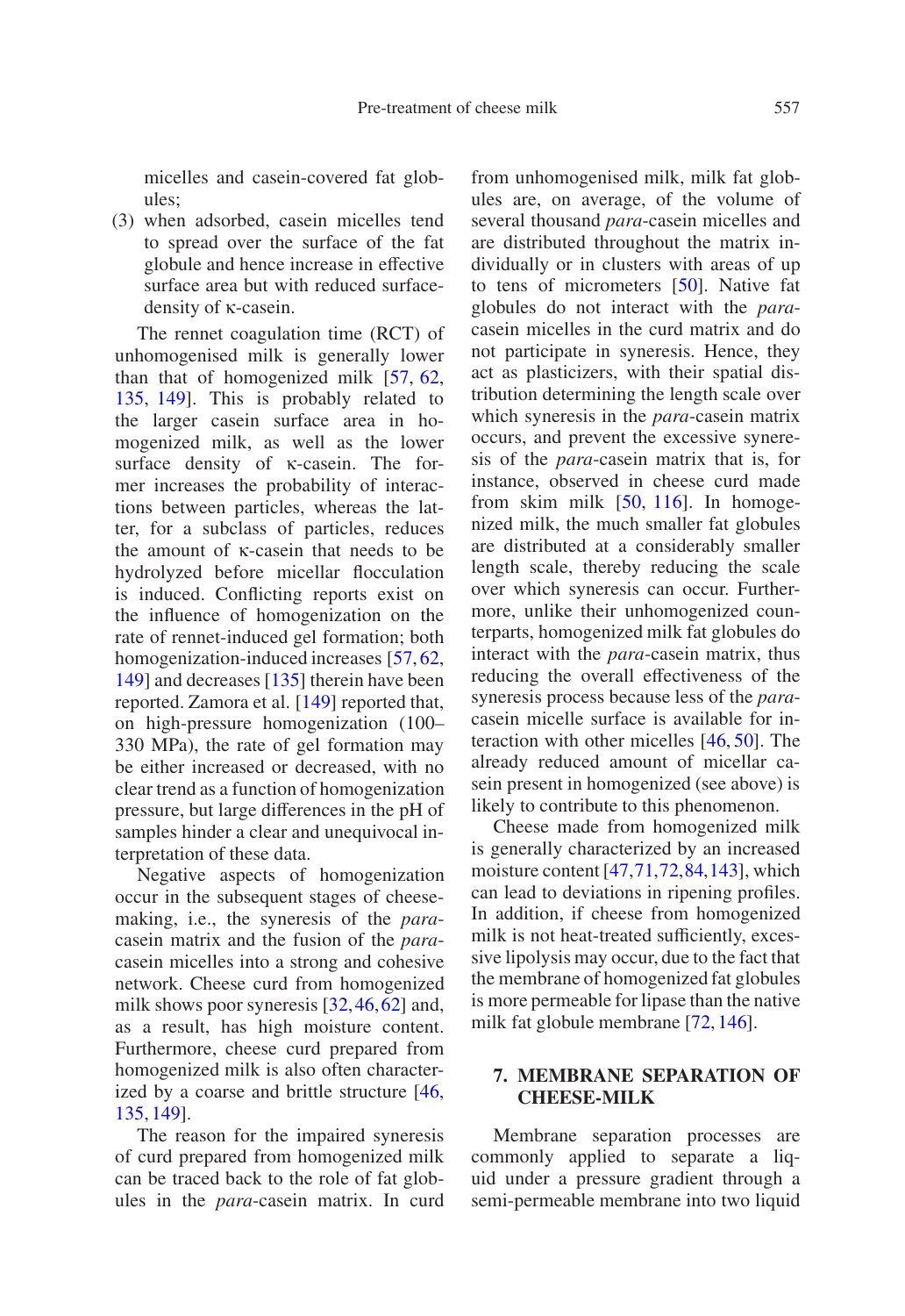streams of different composition, the permeate (which flows through the membrane) and the retentate (which concentrates those substances which do not pass through the membrane in a reduced volume of fluid). These processes are applied in dairy processing for an ever-increasing range of applications, e.g., concentration, demineralization, protein separation, or removal of bacteria. Four types of membrane filtration can be distinguished [\[77,](#page-20-9) [93,](#page-21-10) [94\]](#page-21-11):

- (1) *ultrafiltration (UF)*, which selectively separates macromolecules having a molecular mass of 1000–  $200\,000 \text{ g} \cdot \text{mol}^{-1}$ ;
- (2) *microfiltration (MF)*, which selectively separates particles and macromolecules with a molecular mass greater than 200 000 g·mol<sup>-1</sup>;
- (3) *nanofiltration (NF)*, which selectively separates molecules with a molecular weight ranging from 200–1000 g·mol<sup>-1</sup>;
- (4) *reverse osmosis (RO)*, which separates solutes with a molecular mass smaller than 150 g·mol<sup>-1</sup>.

Of these technologies, UF, and, to a lesser extent, MF can be used as a pretreatment for cheese-milk. For an extensive and detailed overview of membrane processing in cheese technology, the reader is referred to the reviews of [\[96](#page-21-12)[–98\]](#page-21-13).

#### **7.1. Ultrafiltration**

Essentially, UF enables concentration of casein content and recovery of whey proteins for cheese manufacture [\[51,](#page-19-13) [53](#page-19-14)]. UF of milk at pH 6.6–6.8 concentrates mineral salts bound to casein micelles in the same proportion as proteins and increases buffering capacity, which affects acidification, pH, rennet coagulation and rheological characteristics of curd [\[98](#page-21-13)]. Acidification before or during UF [\[53\]](#page-19-14) and/or salt addition to retentate leads to solubilisation of colloidal calcium in the permeate.

In cheese-making, three types of UF retentate can be distinguished:

- (1) *Low-concentration UF retentate*: Milk is concentrated a maximum of 2-fold prior to cheese-making, mainly for standardization of protein level. Advantages of this application are increased manufacturing efficiency, reduced rennet requirements and increased cheese yield.
- (2) *Medium-concentration UF retentate:* Milk is concentrated a minimum of 2-fold and a maximum of 5-fold. This application is presently of little commercial interest.
- (3) *Liquid pre-cheese:* Milk is concentrated to a composition similar to that of the cheese variety to be made, followed by addition of starter culture and subsequent setting with rennet. Processes based on this technology have been developed successfully for the manufacture of some softer cheese varieties, e.g., Camembert, Feta and blue cheese.

During UF, milk runs pressure tangentially across a membrane with a molecular weight cut-off (MWCO) of 1000– 200 000 g·mol−1; for cheese-milk, MWCO is generally  $\lt$  20 000 g·mol<sup>-1</sup>. Compounds with a molecular mass greater than the MWCO of the membrane, e.g., globular fat, caseins, whey proteins and micellar salts, are selectively concentrated in the UF retentate, whereas those with a molecular smaller than the MWCO, e.g., lactose, serum salts and peptides, are found largely in the UF permeate at their original concentration. This has two major implications for cheese-making properties of milk:

(1) The inter-micellar mean free distance is reduced considerably, from ∼ 200 nm in unconcentrated skim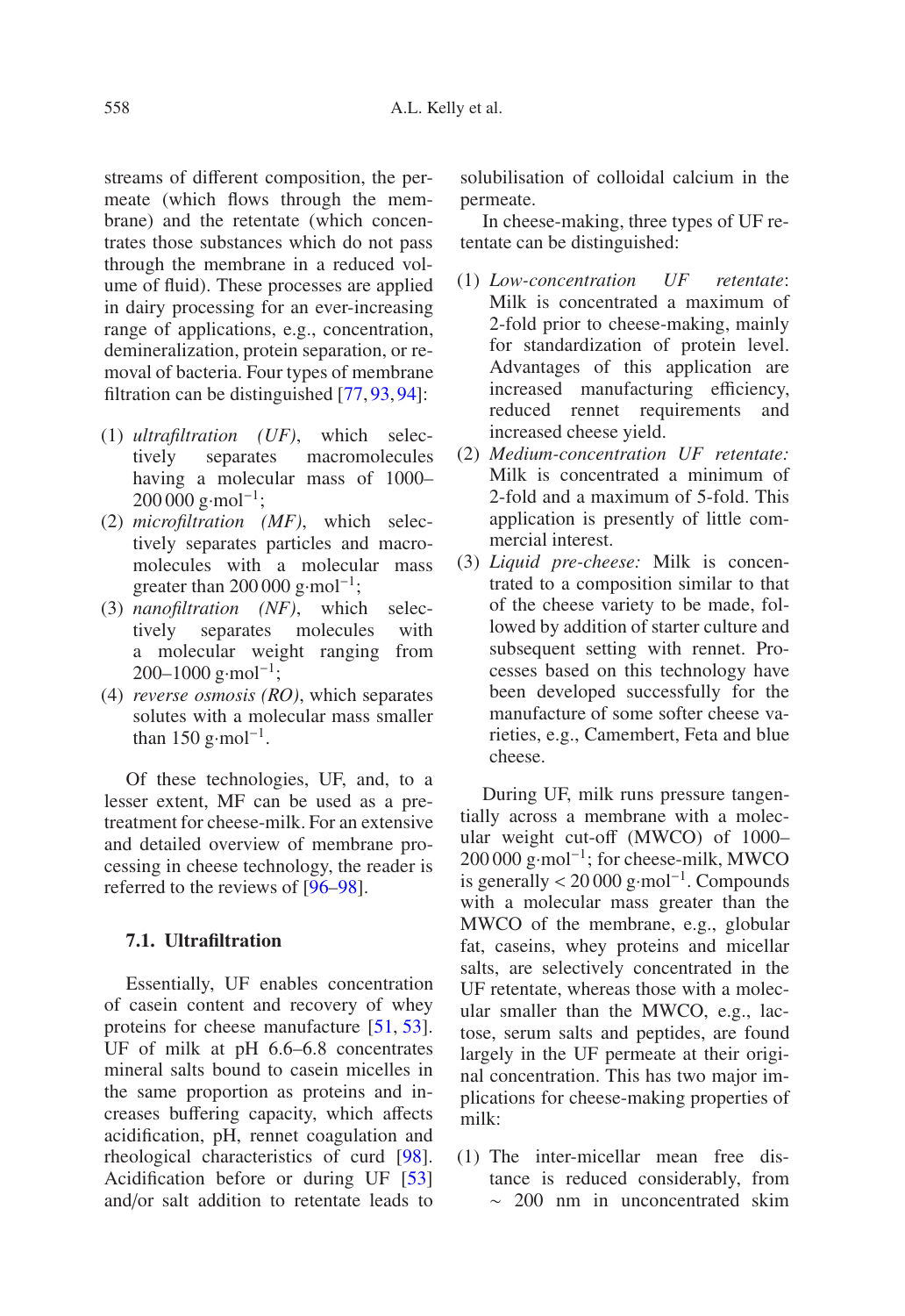milk  $[146]$  $[146]$  to  $\lt$  10 nm in skim milk concentrated to a casein content of ∼ 20% [\[75\]](#page-20-10). The reduced inter-micellar mean free distance forces the micelles to interact more frequently with each other as a result of collisions induced by Brownian motion [\[27,](#page-18-9) [144](#page-23-6)].

(2) The buffering capacity of the milk is increased considerably [\[96,](#page-21-12) [98\]](#page-21-13). This increase in buffering capacity is primarily due to the increased concentrations of proteins and micellar minerals in the UF retentate, both of which are key contributors to the buffering capacity of milk, particularly in the pH region 5.5– 7.0 [\[121\]](#page-22-12).

As a result of these changes, the cheesemaking properties of UF retentates differ from those of unconcentrated milk in several aspects. Rennet coagulation time is not affected by concentration if the same amount of rennet is added to unconcentrated or UF concentrate [\[42,](#page-18-10) [93,](#page-21-10) [98\]](#page-21-13), indicating that the proportion of κ-casein hydrolyzed at the point of flocculation is lower in UF retentate than in unconcentrated milk, as is indeed observed experimentally [\[25,](#page-18-11) [75,](#page-20-10) [140\]](#page-23-7). Following 4-fold concentration, hydrolysis of ∼ 50% of κ-casein is required to induce gel forma-tion [\[25](#page-18-11)] whereas, at  $\sim$  7 fold concentration, hydrolysis of only 20% of κ-casein is required [\[75\]](#page-20-10). The rate of gel firming can also be enhanced by concentration [\[97,](#page-21-14)[98\]](#page-21-13), although recent studies by Karlsson et al. [\[75\]](#page-20-10) showed that, following ∼ 7-fold concentration (casein content  $\sim$  20%, w/w), the rate of gel formation of the UF retentate was lower than that of the unconcentrated milk. The reduced coagulation and flocculation rate was related to a high zero-shear viscosity of milk reducing the rate [\[75\]](#page-20-10).

This emphasises the fact that the rate of gel formation is strongly influenced by both casein concentration and the degree of hydrolysis of the κ-casein and that optimization is required to maximize the

rate of gelation of UF retentates. When cheese-milk was partially supplemented with UF retentate, RCT decreased [\[113\]](#page-21-4) and increasing protein level resulted in reduced gelation time and increased firming rates [\[53\]](#page-19-14).

Microstructural analysis by confocal laser scanning microscopy of rennetinduced gels of ∼ 7-fold concentrated UF retentate revealed that larger rennetinduced casein aggregates are formed in unconcentrated milk than in UF retentate [\[75\]](#page-20-10). The degree of macroscopic syneresis, i.e., separation of whey from the gel on a macroscopic level, is considerably less for curd prepared from UF retentate than for curd prepared from unconcentrated milk [\[75,](#page-20-10) [117\]](#page-22-13). Microsyneresis, i.e., re-arrangement of the protein network on a microstructural level, was observed in renneted unconcentrated milk as well as 7-fold concentrated UF retentate, but occurred at a considerably later time-point in the latter [\[75\]](#page-20-10). This delay in microsyneresis in a rennet gel from UF retentate is probably due to the fact that micelles therein are still partially covered by κ-casein at the onset of gelation and thus have a low affinity for binding and subsequent rearrangement and fusion [\[28,](#page-18-12) [141\]](#page-23-8). Further studies on the microstructure of rennet gels prepared from retentate concentrated 2–5 fold by UF are recommended to further our understanding of this area.

Although dependant on concentration factor, adjustment of manufacture protocols, etc., increasing milk protein levels in Cheddar cheese manufacture by use of low-concentration UF results in increased moisture-adjusted yield and actual cheese yield, increased cheese protein, salt-inmoisture, calcium and phosphorous contents and decreased moisture levels [\[51](#page-19-13), [79\]](#page-20-11). An optimum degree of concentration for making hard cheese varieties of ∼ 1.7:1 has been recommended [\[35](#page-18-13), [36,](#page-18-14) [79\]](#page-20-11).

Cheese made from UF retentate is often characterized by a long time required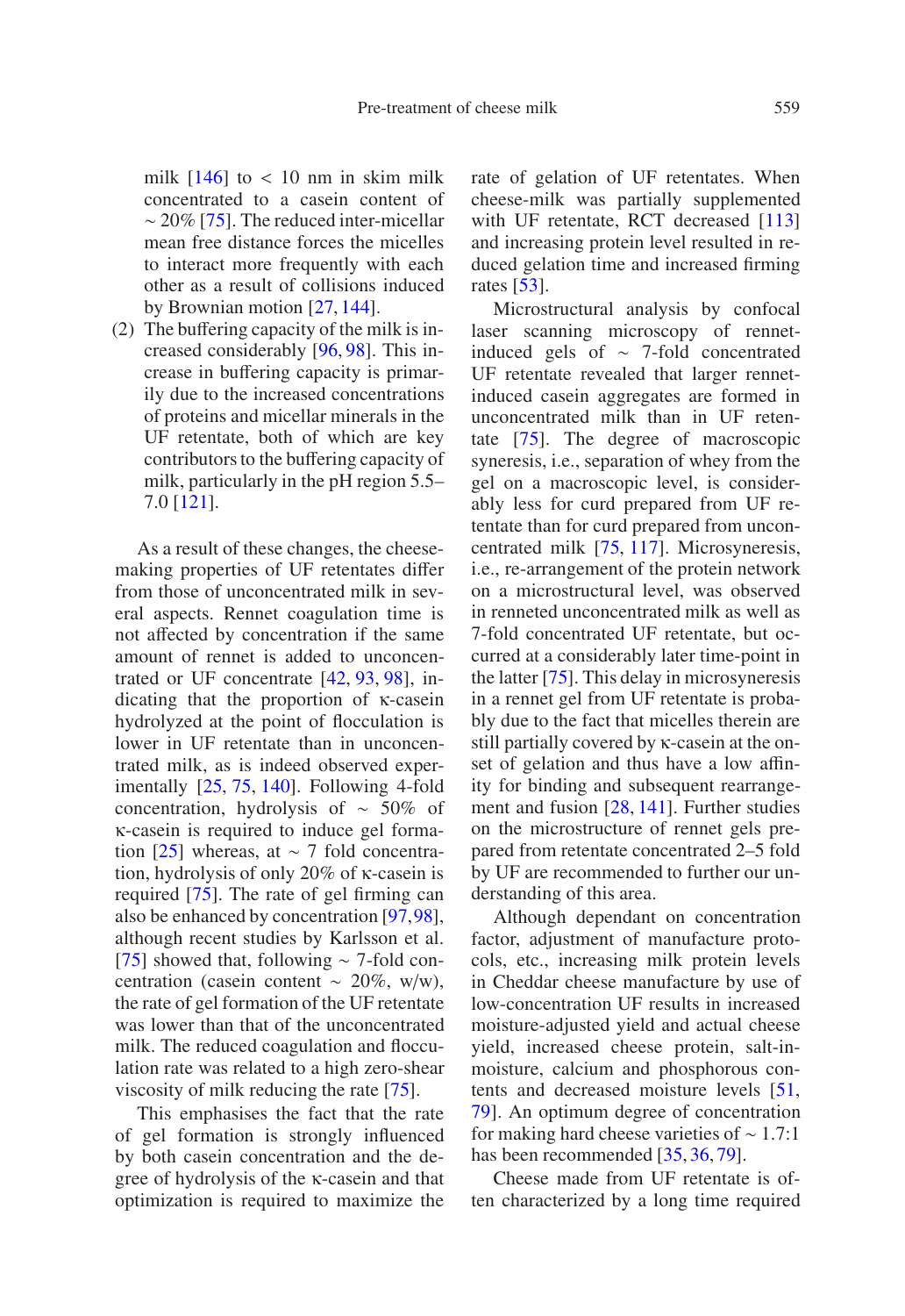to reach the desired pH and an acidic taste [\[96](#page-21-12)[–98\]](#page-21-13) which is related to the higher buffering capacity of a UF retentate. Furthermore, flavour development in hard and semi-hard cheese made from UF retentate is generally slow, which has been related to a reduced rate of proteolysis of caseins during ripening of such cheese  $[11, 98]$  $[11, 98]$  $[11, 98]$ , probably resulting from retention of inhibitors of chymosin and plasmin in the UF retentate [\[11\]](#page-17-15).

UF of milk to 4–4.5% protein reduced moisture-in-nonfat-substance (MNFS) levels in cheese made from late-lactation milk to levels similar to those for mid-lactation milk with no significant difference in proteolysis or flavour and with enhanced texture [\[16\]](#page-17-16). Increased starter inoculum and reduced cook and Cheddaring temperatures resulted in similar composition and moisture-adjusted yields to control cheeses with improved texture and increased proteolysis in Cheddar cheese manufactured from UF milk [\[125\]](#page-22-14).

Homogenisation of cream in milks supplemented with UF skim milk to 5.93% protein resulted in Cheddar cheeses of improved functionality and texture, yields, solids and fat recovery [\[112\]](#page-21-9). Protein losses in whey were reported to be similar to those for control cheeses [\[51](#page-19-13)] or lower from retentate cheese when expressed as kg component lost per kilogram cheese obtained [\[79\]](#page-20-11).

#### **7.2. Microfiltration**

While applications of MF in cheesemaking are by no means as widely studied as those for UF, there have been some recent developments that are worth noting. First of all, MF may be used for partial microbial decontamination of cheese-milk, as outlined in Figure [1.](#page-12-0) The "Bactocatch" process [\[97,](#page-21-14) [98\]](#page-21-13) involves microfiltration of the skim milk using 1.4 μm pore size at 37 or 50 ◦C to concentrate the microbes in milk in the UF retentate, which, together with the cream, is subjected to a heat treatment, e.g., a UHT treatment at  $115-120$  °C. The retentate containing bacteria and somatic cells (accounting for  $~\sim$  5% of the skim milk stream or  $~\sim 0.5\%$ if a second MF process is incorporated) may be added to the cream prior to heat treatment; however, thermostable enzymes present may have deleterious effects on subsequent cheese quality [\[94](#page-21-11)].

Average decimal reduction of bacteria is > 3.5 (10 to 50 cfu⋅mL<sup>-1</sup> milk) and is > 4.5 for sporeforming bacteria, due to binding of bacterial spores to part of the cell wall resulting in larger apparent cell size [\[94\]](#page-21-11). Decimal reduction of pathogenic bacteria is 3.5–4.0 and somatic cells are totally removed [\[94\]](#page-21-11). However, milk produced using this process has been described by cheese-makers as 'too clean' and cheese prepared therefrom may lack flavour development as a result. MF results in reduced cheese NSLAB counts, with reduced intensity of cheese flavour and aroma, secondary proteolysis and levels of short-chain volatile acids in Swiss-type cheeses [\[13\]](#page-17-17) and lower populations of heterofermentative lactobacilli, propionic acid bacteria and enterococci than from raw milk or from pasteurised milk with added MF retentate. However, Roy et al. [\[120\]](#page-22-15) reported similar counts of *Lactobacillus casei* and lactococci in both MF and thermised milks but with a lower mesophillic spore count in the latter. Beuvier et al. [\[13\]](#page-17-17) reported that MF treatment of milk resulted in lower levels of hydrolysis of β-casein in cheeses than from pasteurised milk; however, Roy et al. [\[120\]](#page-22-15) proposed that heating of cream or skim milk during MF treatment increased hydrolysis of β-casein in Cheddar cheese, possibly due to activation of the plasminogen-plasmin activation system. Further optimization is required to achieve desirable ripening characteristics of such cheeses.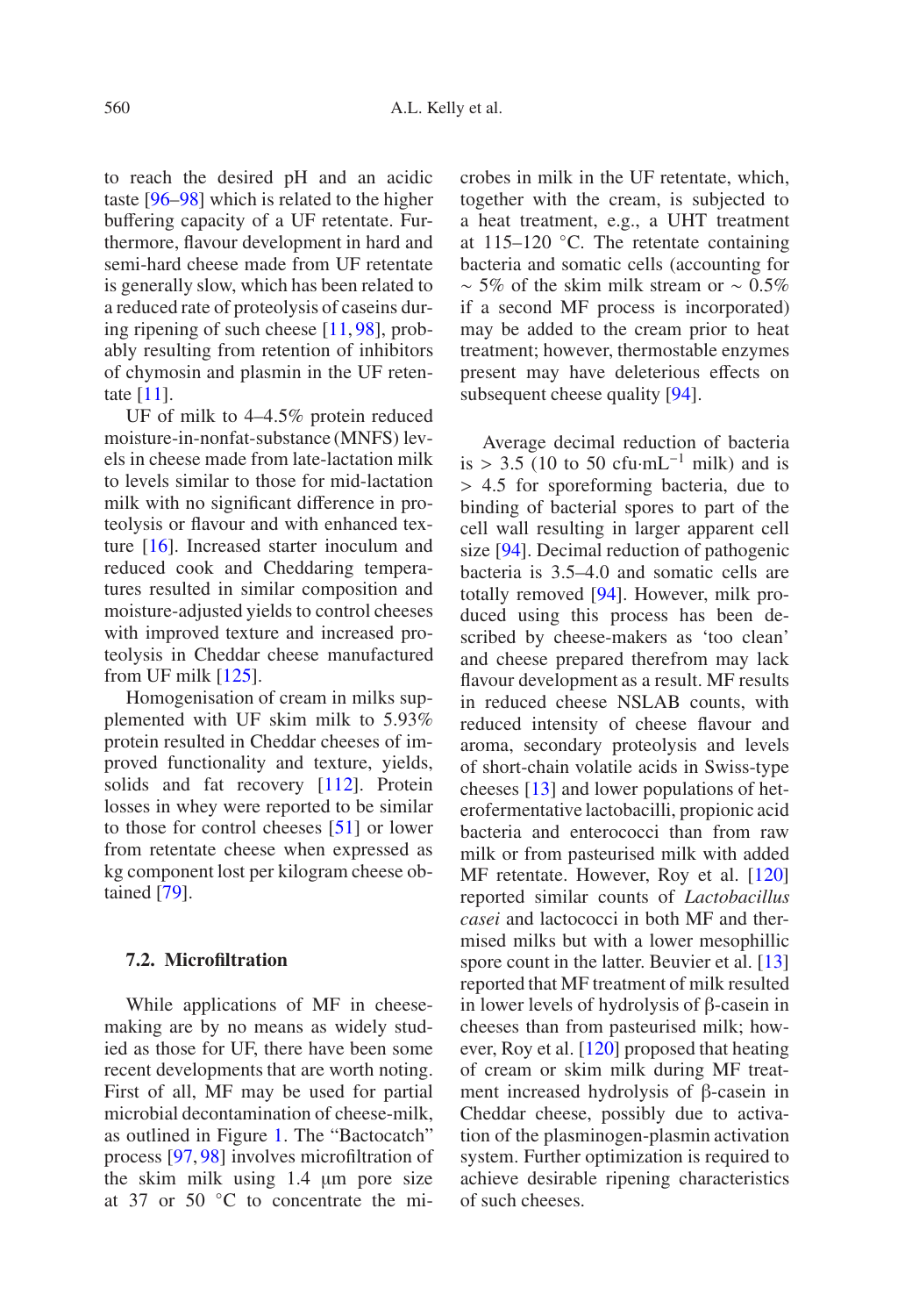

<span id="page-12-0"></span>Figure 1. Process for decontamination of milk by microfiltration (adapted from [\[98\]](#page-21-13)).

A second application of MF in cheesemaking is in standardization of the casein content of milk, rather than the total protein content that is standardized by UF. MF uses larger pore sizes and lower pressures than UF. Whey proteins are smaller molecules  $(3 \text{ to } 5 \text{ µm})$  compared to casein micelles (15 to 600 nm) and can be separated by use of 0.1 to 0.2 μm pore size membranes [\[14\]](#page-17-18). This separation produces casein enriched retentate and permeates containing significant amounts of native state α-lactalbumin and β-lactoglobulin. MF also concentrates calcium phosphate in the micellar form [\[105\]](#page-21-15). Brandsma and Rizvi [\[14\]](#page-17-18) showed in-process pH adjustment and microfiltration of acidified skim milk with 0.2 μm membrane to produce highly concentrated retentate with reduced Ca and whey protein content suitable for use in cheese manufacture.

Casein-enriched milk prepared by MF has been reported to have improved rennet coagulation properties [\[95,](#page-21-16) [133](#page-22-16)] and reduced loss of fat and fines in the whey [\[98\]](#page-21-13). Increasing MF concentration factor resulted in Mozzarella and Cheddar cheeses with increased moisture, protein and calcium contents, total solids recovery, actual and composition-adjusted cheese yields, proteolysis and flavour and decreased hardness. Increasing chymosin level and adjusting MNFS levels for milk concentrated 1.8 X resulted in Cheddar cheese similar to control cheese [\[14](#page-17-18), [15](#page-17-19), [105,](#page-21-15) [106\]](#page-21-17). Furthermore, the MF permeate that is produced is an ideal substrate for production of high quality whey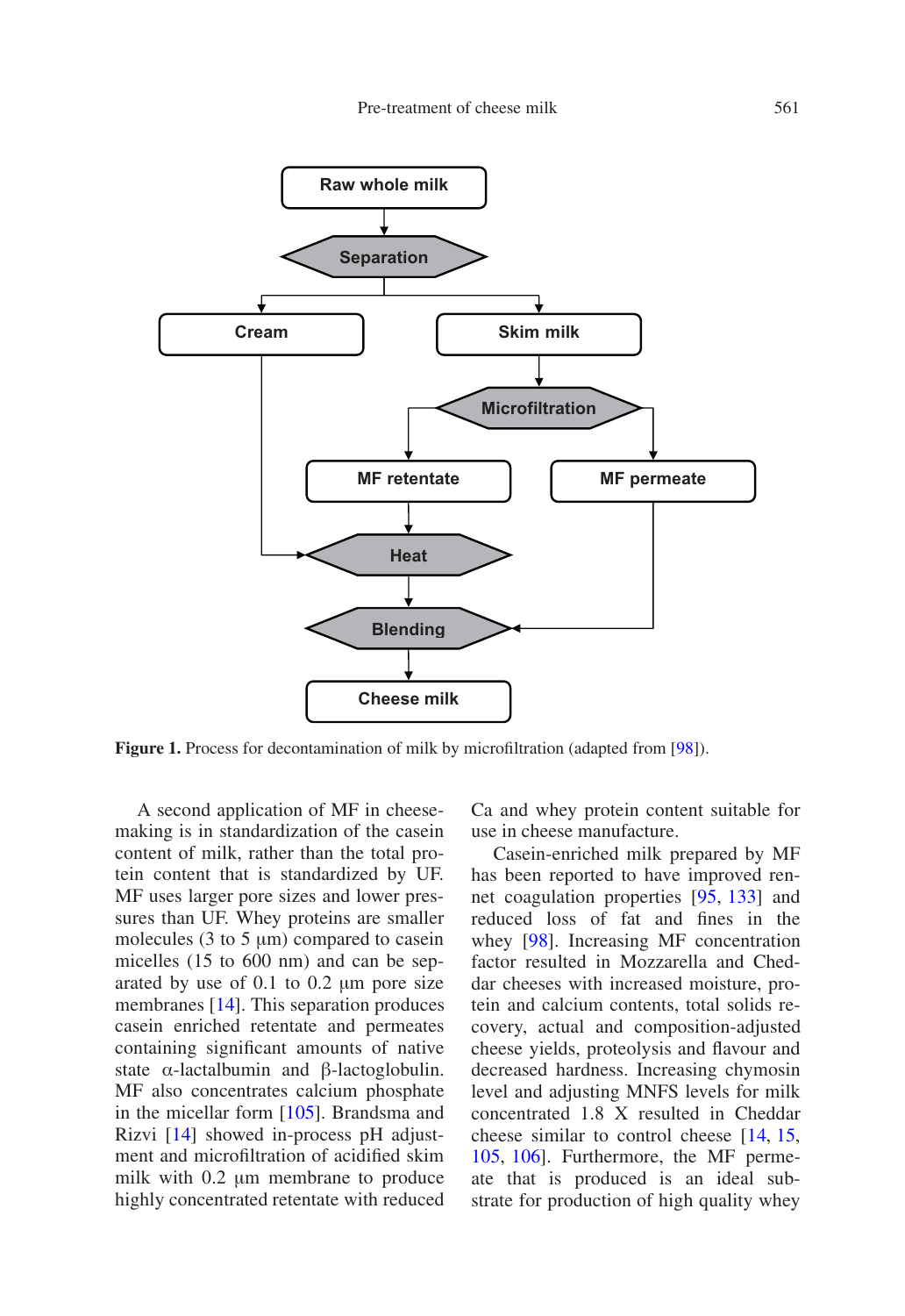protein isolate or further fractionation of individual whey proteins, due to its neutral pH, and lack of residual coagulant or other proteases and lack of caseinomacropeptide [\[95\]](#page-21-16).

Processes for the extensive concentration of milk by MF, to the point where whey removal subsequent to addition of rennet and starter is minimal or absent, have also been described [\[2](#page-17-20), [15](#page-17-19), [90\]](#page-20-3). The development of proteolytic and functional characteristics of Mozzarella cheese made from MF retentates has been reported to be slower than in control cheeses due to the absence of starter culture, lower levels of rennet used and inhibition of cheese proteolysis due to residual whey proteins in the MF retentates [\[2](#page-17-20)[,15](#page-17-19)]. This problem may be ameliorated through increased rennet levels, standardisation of curd cook times and addition of starter culture [\[2,](#page-17-20) [15,](#page-17-19) [105](#page-21-15)].

# **8. STANDARDISATION OF CHEESE-MILK BY PROTEIN ADDITION**

Standardisation of milk protein/casein levels, by concentration of milk solids or by producing a protein rich fraction which may be subsequently added to milk prior to cheese manufacture, may be used to reduce some negative defects associated with a seasonal milk supply [\[5,](#page-17-4) [52](#page-19-15)], such as variable protein/casein contents which result in poor curd-forming properties and in variations in yield and in composition and consistency of resultant cheeses [\[3,](#page-17-21) [83,](#page-20-12) [109\]](#page-21-18). Increased yield results from reduced losses of fat and casein particles in whey and better retention of whey proteins in the aqueous phase of cheese. Furthermore, standardisation of milk protein to higher than normal levels enables increased plant throughput without installation of extra cheese vats [\[52\]](#page-19-15).

Protein standardisation may be achieved by: use of low-concentrated retentate (LCR) produced by UF or RO of cheesemilk; enrichment of casein by MF; or addition of phosphocasein powder (PC) or milk protein concentrate (MPC) [\[52\]](#page-19-15), typically followed by cheese manufacture using conventional equipment [\[98\]](#page-21-13). Addition of denatured microparticulated whey proteins to cheesemilk may also be used to ameliorate defects associated with reduced fat cheese [\[34,](#page-18-15) [134](#page-22-17)].

MPC has the same casein:whey protein ratio as milk [\[56](#page-19-16)]. MF of skim milk allows water, lactose,  $\alpha$ -lactalbumin, β-lactoglobulin, soluble minerals and NPN to pass through the membrane in the permeate but retains casein in the retentate  $[105, 106]$  $[105, 106]$  $[105, 106]$  $[105, 106]$ . MPC produced by spray drying of retentate from ultrafiltration of skim milk contains ∼ 65% protein, 3% fat, 2% calcium and 20% lactose [\[138](#page-22-18)], while MPC made by ultrafiltration of skim milk and diafiltration contains very little lactose. SMP and skim milk condensed by evaporation contain ∼ 51% and 14% lactose re-spectively [\[138\]](#page-22-18). High lactose content in cheese may promote undesirable fermentation, atypical flavour or white crystal defect during cheese ripening [\[1\]](#page-16-0).

Commercial calcium caseinate produced by acid precipitation is rich in casein but low in minerals. Rennet coagulation time for cheese-milk supplemented with 6% calcium caseinate powder was significantly higher than for a similar level of supplementation with diafiltered microfiltered DMF or UF retentates [\[133\]](#page-22-16). Milk enriched with calcium caseinate before production of low-fat Cheddar produced curd which did not retain fat, possibly due to reduced calcium levels inhibiting coagulation and formation of adequate curd structure, and yields were lower than cheese from DMF powder [\[133\]](#page-22-16). PC and MPC have rennet coagulation properties similar to those of milk at similar protein concentration and ionic strength [\[33,](#page-18-16) [74](#page-20-13), [78](#page-20-14)]. In a comparative study, increasing milk protein content through standardisation with UFR, MPC or PC resulted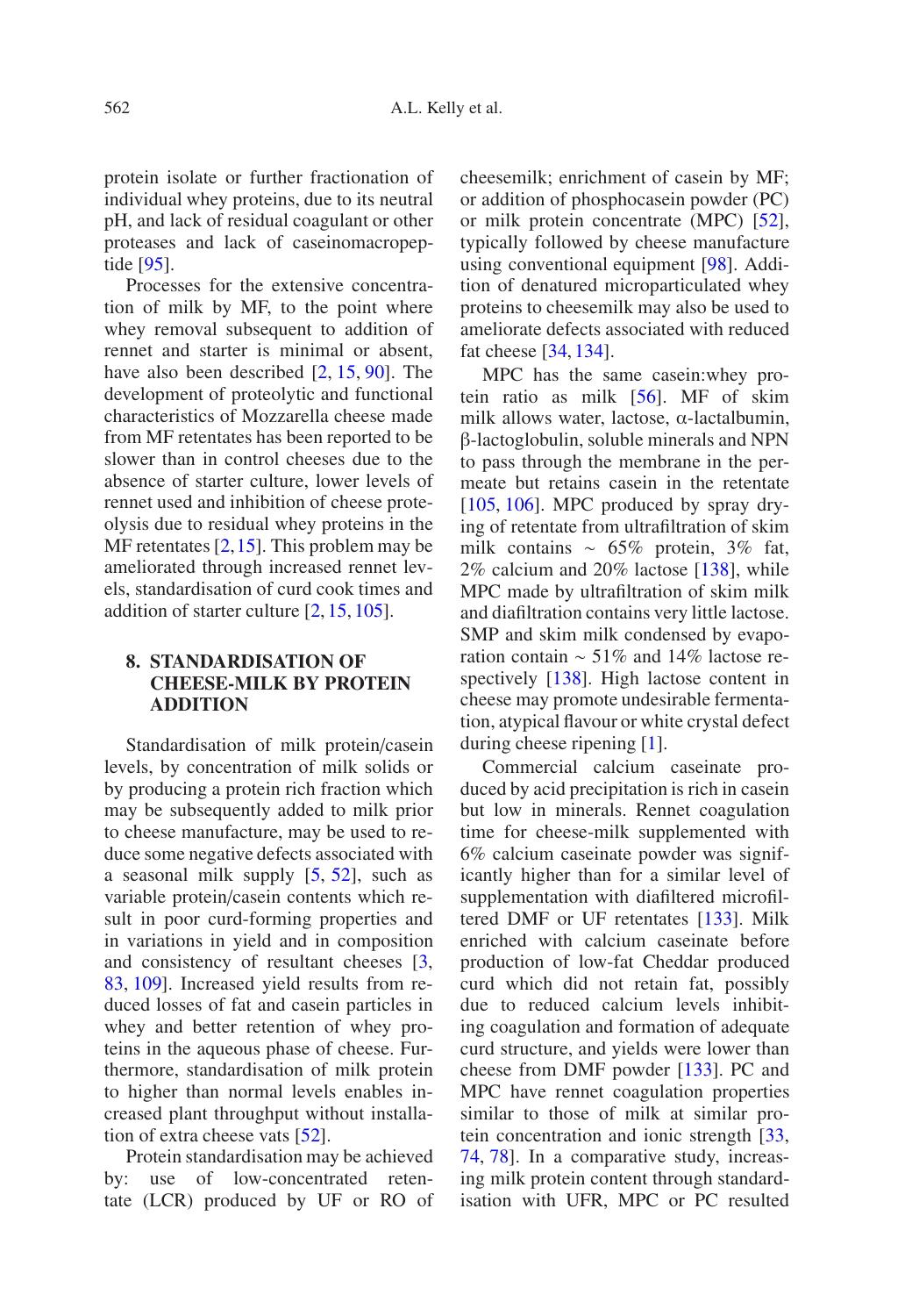in enhanced rennet coaguability, reduced gelation time and increased curd firmness but there was no significant effect of protein type [\[52\]](#page-19-15).

Manufacture of reduced-fat Cheddar cheese from milk standardised with MPC doubled cheese yields per unit weight of milk, significantly increased total solid recoveries, reduced lactose contents and NSLAB counts, but had no significant effect on starter bacteria count, and gave lower levels of FAA and brothy and bitter scores than control cheeses [\[138\]](#page-22-18). Decreased levels of primary proteolysis were possibly due to reduced plasmin activity or to addition of chymosin on a volume basis, rather than on a casein basis. Increased moisture-adjusted yield may be due to a high level of whey protein denaturation in the MPC and thus a high level of protein recovery in the MPC-fortified cheese [\[52\]](#page-19-15). Standardisation of milk protein content using PC, UFR or MPC resulted in significantly increased fat recovery and yield of cheese per unit weight of milk, normalised to reference levels of casein and fat [\[52](#page-19-15), [56](#page-19-16)]. However, as PC is a relatively new ingredient, limited availability could limit its use [\[52\]](#page-19-15).

Microparticulated whey proteins (produced by microparticulation of whey protein concentrate under conditions of heat and shear) act as a non-interacting filler in the cheese matrix and can mimic the structural properties of fat [\[91](#page-20-15)] and may be used in manufacture of low-fat cheese [\[29\]](#page-18-17). Lucey and Gorry [\[89](#page-20-16)] reported that a commercial microparticulated milk protein had little effect on rennet coagulation; however, Fenelon and Guinee [\[34\]](#page-18-15) and Guinee et al. [\[49\]](#page-19-17) reported impaired rennet coagulation properties, with lower curd-firming rates and curd firmness after a fixed renneting time, possibly due to the denatured protein content or dilution of the casein, i.e., the active gel forming component. Addition of microparticulated whey protein resulted in reduced-fat Cheddar with increased moisture and MNFS contents, higher yields, probably due to hydrated whey proteins, lower firmness, but had little effect on or slightly reduced levels of proteolysis and flavour grades [\[34,](#page-18-15) [89\]](#page-20-16).

# **9. TREATMENT OF CHEESE-MILK WITH EXOGENOUS ENZYMES**

Apart from coagulant, the most common reasons for incorporation of exogenous enzymes in cheese manufacture are: (i) acceleration of ripening, usually by addition of commercial proteinase or lipase preparations; (ii) enhancement of cheese flavour, by addition of peptidases and lipases; (iii) increasing cheese yield, e.g., by addition of transglutaminase or phospholipases. Enzymes (as individual enzymes or as mixtures) may be added to cheesemilk prior to cheese manufacture or during manufacture, alongside the starter or rennet [\[4\]](#page-17-22). However, addition of proteinases directly to cheesemilk with rennet or starter culture may prematurely hydrolyse casein, interfere with renneting, and reduce yield [\[148\]](#page-23-9), and losses of ∼ 90% of added enzyme at whey drainage are typical [\[81\]](#page-20-17). Encapsulation of free enzymes provides an alternative approach to enzyme addition and also enables protection from the outside environment and may allow for controlled release [\[44](#page-18-18), [132](#page-22-19)]. One specific approach is the use of liposomes, which are microscopic lipid vesicles comprising an outer shell of phospholipid and an internal aqueous core [\[82](#page-20-18), [118](#page-22-20), [130,](#page-22-21) [147\]](#page-23-10). The potential advantages of liposomes over other methods of enzyme encapsulation for cheese applications are that they are made from materials naturally present in cheese, they protect casein from early hydrolysis during cheesemaking, and they partition well in the curd [\[148](#page-23-9)].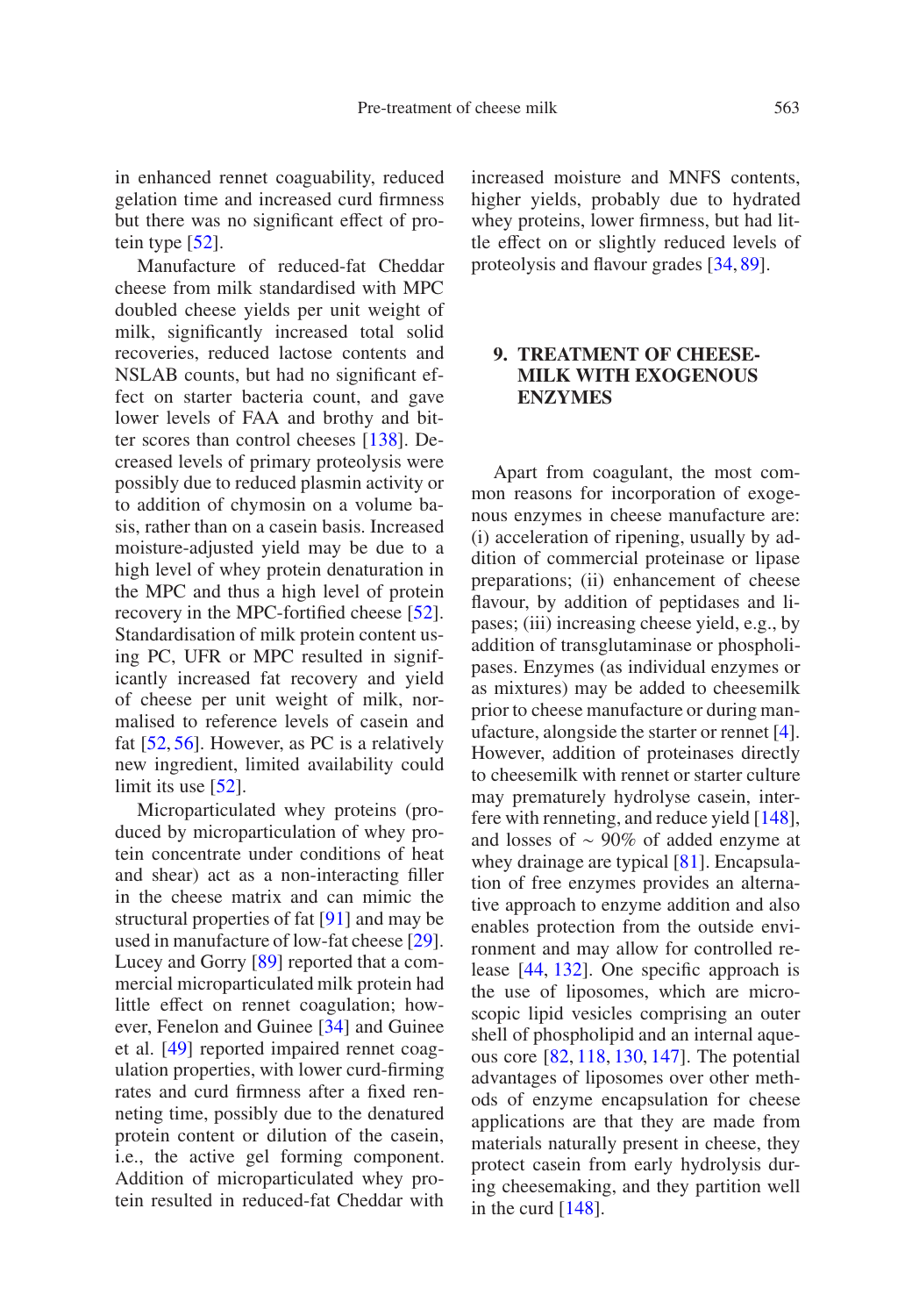#### **9.1. Use of phospholipase**

During cheese manufacture, 85–95% of milk fat is entrapped in the cheese curd [\[107\]](#page-21-19) with the remaining fat lost in the whey and, to a lesser extent, in the brine, if used. In manufacture of pasta filata-type cheese, the fat retention rarely exceeds 90% because of additional losses encountered in the hot stretching step [\[85\]](#page-20-19). A new enzymatic method for increasing cheese yield through treating milk with phospholipase prior to cheesemaking has been reported  $[60, 85, 107, 108]$  $[60, 85, 107, 108]$  $[60, 85, 107, 108]$  $[60, 85, 107, 108]$  $[60, 85, 107, 108]$ . Phospholipase A<sub>1</sub> (EC 3.1.1.32) hydrolyses the *sn*-1 ester bond of phospholipids, resulting in formation of the less hydrophobic and thus more water-soluble lysophospholipids and fatty acids. It is proposed that lysophospholipids released from the fat globule membranes act as surface-active agents in the cheese curd, which emulsify water and fat during processing and reduces syneresis. Furthermore,  $α<sub>s1</sub>$ -casein and β-lactoglobulin interact with lysophopsholipids and also form surface-active lipoprotein complexes [\[85](#page-20-19)]. Phospholipases used are specific and have little activity towards di- or tri- glycerides; thus, flavour defects caused by the release of short chain fatty acids are avoided, because phospholipids mainly contain nonvolatile palmitic, oleic and stearic acids.

There have been a small number of studies of the use of phospholipases in cheese applications; no effect of phospholipase treatment of cheese-milk on renneting properties of the cheese-milk has been reported as yet. Hydrolysis of milk phospholipids with a commercial preparation of fungal phospholipase A1 from *Fusarium venenatum* added to cheese-milk prior to renneting during manufacture of lowmoisture part-skim Mozzarella cheese reduced fat losses in whey and cooking water and increased cheese yield, as a result of improved fat and moisture retention in the cheese curd [\[60,](#page-19-18) [85\]](#page-20-19). Despite enzymatic modification of the fat globule membrane, the fat globules retained their original size and appearance [\[85\]](#page-20-19). Lysophospholipids were retained in the curds in higher amounts compared to native phospholipids, possibly because of interaction with casein and subsequent incorporation into the cheese matrix. It was proposed by Lilbaek et al. [\[85\]](#page-20-19) that the observed improvement in yield results from improved emulsification and water-holding capacity as a consequence of the presence of lysophospholipids in the curd. No significant differences in cheese microstructure or functionality (melt, stretch, browning) were observed between control cheeses and those treated with phospholipase, and there was no significant effect of phospholipase treatment of cheesemilk on sensory attributes of the cheese or downstream processing of the whey [\[60\]](#page-19-18).

The potential for further yield improvements by combining use of phospholipase with enrichment of cheesemilk with buttermilk phospholipids to increase the amount of lysophospholipids in the curd was suggested by Lilbaek et al. [\[85](#page-20-19)]. Enrichment of cheesemilk with phospholipids from buttermilk or soy milk increased cheese yield and improved the texture of lowfat cheese [\[30,](#page-18-19) [45,](#page-18-20) [97](#page-21-14), [99](#page-21-21)]. Enhanced fat retention has also been reported in fullfat Colby cheese manufactured with added soy lecithin [\[58\]](#page-19-19).

## **9.2. Applications of transglutaminase in cheese-making**

The enzyme transglutaminase (TGase; EC 2.3.2.13) catalyzes the formation of an intermolecular covalent isopeptidebond between protein molecules via an acyl-transfer reaction between the ε-amino group of a lysine residue and the γ-carboximide groups of a glutamine residue [\[73](#page-20-20)]. The caseins are excellent substrates for TGase-induced cross-linking, because of their unfolded native structure.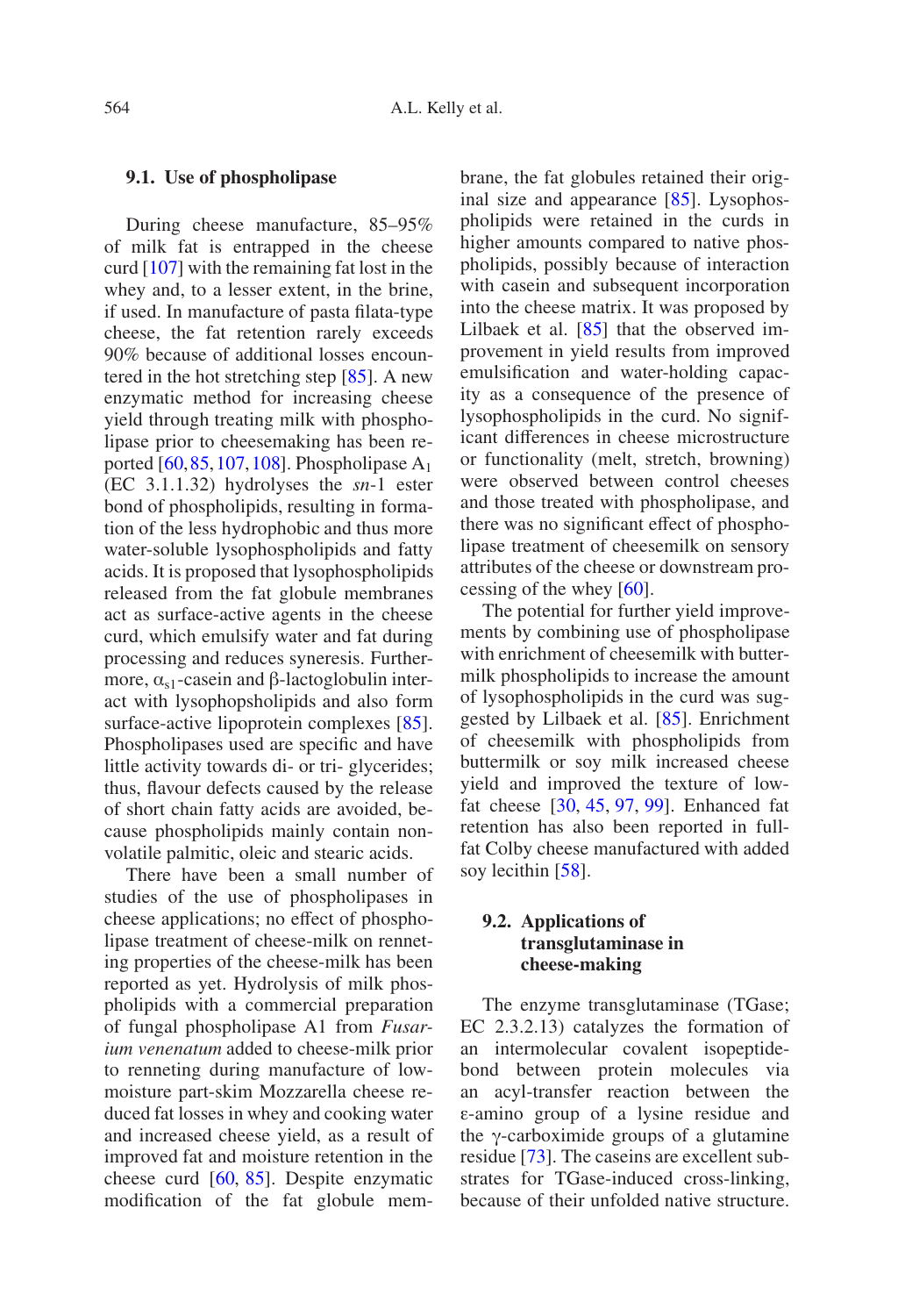For micellar casein, the order of susceptibility to TGase-induced cross-linking is  $κ$ -CN > β-CN >  $α<sub>s</sub>$ -CN, which is predominantly related to the easy of accessibility of the caseins for the enzyme [\[131\]](#page-22-22). Lightscattering measurements have shown that, in unconcentrated milk, cross-linking of micellar caseins is exclusively intramicellar and not inter-micellar [\[64](#page-19-20)]. This intra-micellar cross-linking stabilizes the micelle against disintegration under unfavourable conditions [\[64,](#page-19-20) [131](#page-22-22)] and also has major implications for the hairy brush, consisting predominantly of κ-CN, which provides colloidal stability to the micelle [\[64\]](#page-19-20).

Pre-treatment of milk with transglutaminase increases RCT considerably [\[63](#page-19-21), [88,](#page-20-21)[111\]](#page-21-22), and small-deformation oscillatory rheology shows similar trends. When most κ-CN is cross-linked, no rennet-induced flocculation of micelles is observed at all [\[63](#page-19-21)]. Cross-linking of caseins in the micellar core is unlikely to be the cause of TGase-induced increases in RCT, since internally cross-linked *para*-casein micelles, prepared by TGase treatment of casein micelles following cold-renneting, do form a firm coagulum on warming to  $30^{\circ}$ C [\[111\]](#page-21-22). Lorenzen [\[88\]](#page-20-21) and O'Sullivan et al. [\[111\]](#page-21-22) observed that the amount of CMP released during renneting decreases with increasing degree of cross-linking and concluded therefrom that rennet-induced increases in RCT are due to a reduction in the rate of enzymatic hydrolysis of κ-CN. However, decreases in the rate of release of CMP do not necessarily indicate that κ-CN is not hydrolysed, since it can remain attached to the micelles following hydrolysis by chymosin  $[63]$  $[63]$ . This point was further highlighted by in-situ diffusing wave spectroscopy measurements during renneting by Huppertz and De Kruif [\[63\]](#page-19-21) which strongly indicated that the time point at which inter-micellar repulsion is reduced sufficiently to induce micellar flocculation is only increased slightly by TGasetreatment, and that it is the rate of aggregation of these renneted micelles that is reduced.

Studies on the properties of cheese curd or ripening of cheese prepared from milk pre-treated with TGase are, to our knowledge, not available at the moment. However, based on the aforementioned impaired coagulation properties of milk following TGase treatment, it is unlikely that many beneficial effects may be expected in cheese-making.

#### **10. CONCLUSIONS**

Where centuries ago, cheese was essentially prepared from unprocessed milk, cheese-making nowadays can involve a complex sequence of milk pre-treatments, e.g., membrane filtration, (partial) homogenization and heat treatment. These treatment steps are performed to reach required or desirable characteristics of the milk prior to cheese-making. As outlined in this review, such treatment in general do not only induce the desired change, but are generally accompanied by other changes, which are often less desirable and require adjustment of operations and parameters of the cheese-making process. The recent developments in this area that are described highlight the importance of understanding the manner in which the changes induced by particular pre-treatments of milk will lead to a successful application thereof, and ultimately allow cheese-makers to achieve their goals, e.g., increased yield, consistency, throughput, controlled or accelerated ripening or simply optimal control of food safety.

#### **REFERENCES**

<span id="page-16-0"></span>[1] Anderson D.L., Mistry V.V., Brandsma R.L., Baldwin K.A., Reduced-fat Cheddar cheese from condensed milk. 1. Manufacture, composition and yield, J. Dairy Sci. 76 (1993) 2832–2844.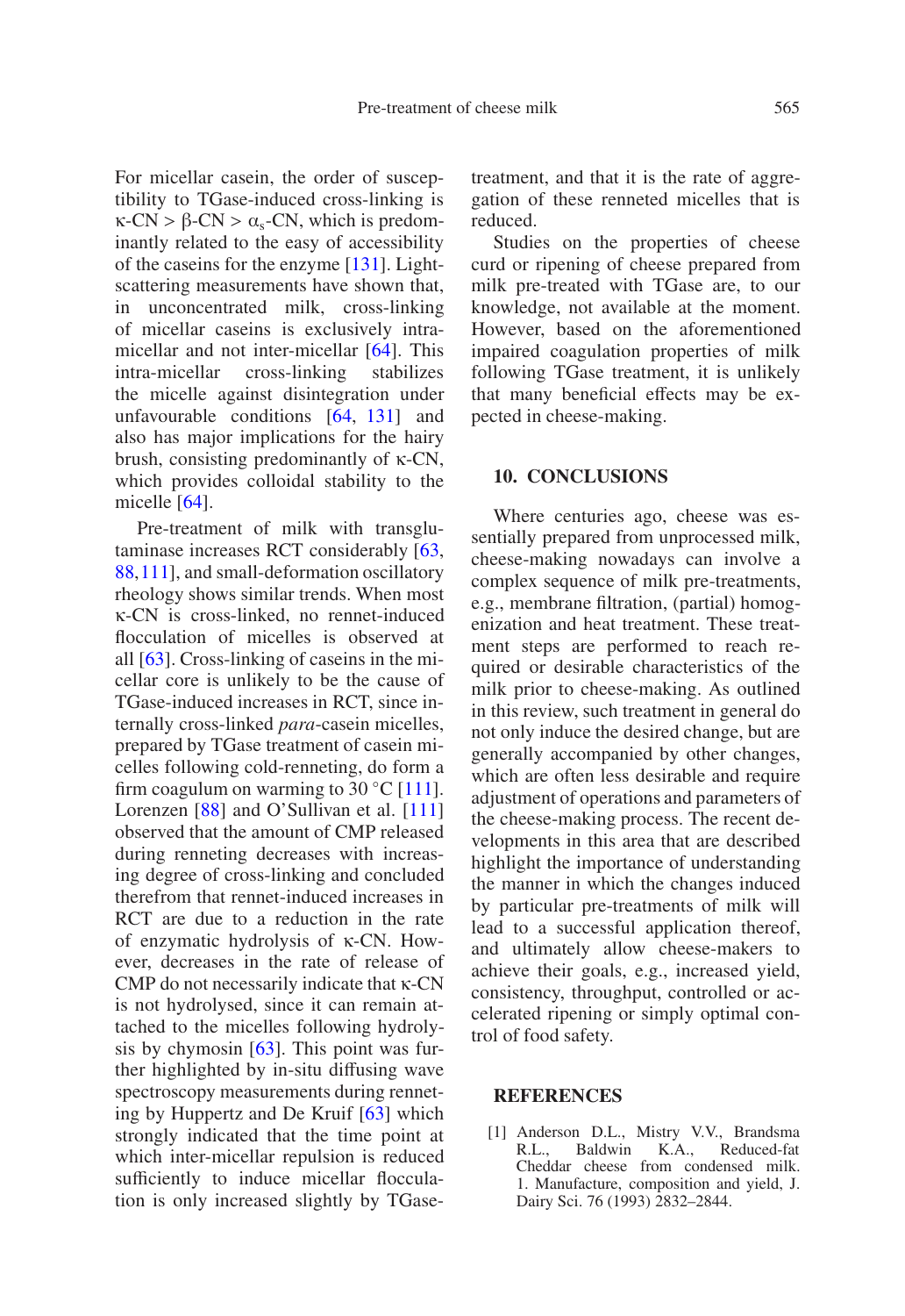- <span id="page-17-20"></span>[2] Ardisson-Korat A.V., Rivzi S.S.H., Vatless manufacture of low-moisture part-skim Mozzarella cheese from highly concentrated skim milk microfiltration retentates, J. Dairy Sci. 87 (2004) 3601–3613.
- <span id="page-17-21"></span>[3] Auldist M.J., Coats S., Sunderland B.J., Mayes J.J., McDowell G.M., Rogers G.L., Effects of somatic cell count and stage of lactation on raw milk composition and the yield and quality of Cheddar cheese, J. Dairy Res. 63 (1996) 269–280.
- <span id="page-17-22"></span>[4] Azarnia S., Robert N., Lee B., Biotechnological methods to accelerate Cheddar cheese ripening, Crit. Rev. Biotechnol. 26 (2006) 121–143.
- <span id="page-17-4"></span>[5] Banks J., The quality of milk in relation to cheese manufacture, J. Soc. Dairy Technol. 43 (1990) 35–39.
- <span id="page-17-2"></span>[6] Banks J.M., Elimination of the development of bitter flavour in Cheddar cheese made from milk containing heat-denatured whey protein, J. Soc. Dairy Technol. 41 (1988) 37–41.
- <span id="page-17-0"></span>[7] Banks J.M., Heat treatment of cheese milk, in: Practical guide for control of cheese yield, Special Issue 0001, Int. Dairy Fed., Brussels, Belgium, 2000, pp. 36–39.
- <span id="page-17-7"></span>[8] Banks J.M., Law A.J.R., Leaver J., Horne D.S., The inclusion of whey protein in cheese – an overview in: Cheese yield and factors affecting its control, Special Issue 9402, Int. Dairy Fed., Brussels, Belgium, 1993, pp. 387–401.
- <span id="page-17-3"></span>[9] Banks J.M., Law A.J.R., Leaver J., Horne D.S., Maturation profiles of Cheddar-type cheese produced from high heat treatment milk to incorporate whey proteins, in: Malin E.L., Tunick M.H. (Eds.), Chemistry of Structure-Function Relationships in Cheese, Plenum Press, New York, 1995, pp. 221–236.
- <span id="page-17-5"></span>[10] Banks J.M., Stewart G., Muir D.D., West I.G., Increasing the yield of Cheddar cheese by acidification of milk containing heatdenatured whey protein, Milchwissenschaft 43 (1987) 212–215.
- <span id="page-17-15"></span>[11] Benfeldt C., Ultrafiltration of cheese milk: effect on plasmin activity and proteolysis during cheese ripening, Int. Dairy J. 16 (2006) 600–608.
- <span id="page-17-9"></span>[12] Benfeldt C., Sorensen J., Ellegard K.H., Petersen T.E., Heat treatment of cheese milk: Effect on plasmin activity and proteolysis during cheese ripening, Int. Dairy J. 7 (1997) 723–731.
- <span id="page-17-17"></span>[13] Beuvier E., Berthaud K., Cegarra S., Dasen A., Pochet S., Buchin S., Duboz G., Ripening and quality of Swiss-type cheese made from raw, pasteurized or microfiltered milk, Int. Dairy J. 7 (1997) 311–323.
- <span id="page-17-18"></span>[14] Brandsma R.L., Rizvi S.S.H., Depletion of whey proteins and calcium by microfiltration of acidified skim milk prior to cheese making, J. Dairy Sci. 82 (1999) 2063–2069.
- <span id="page-17-19"></span>[15] Brandsma R.L., Rizvi S.S.H., Manufacture of Mozzarella cheese from highly concentrated skim milk microfiltration retentate depleted of whey proteins, Int. J. Food Sci. Technol. 36 (2001) 611–624.
- <span id="page-17-16"></span>[16] Broome M.C., Tan S.E., Alexander M.A., Manser B., Low-concentration-ratio ultrafiltration for cheddar cheese manufacture. Part 1: Effect on seasonal cheese composition, Aust. J. Dairy Technol. 53 (1998) 5– 10.
- <span id="page-17-12"></span>[17] Buffa M., Guamis B., Pavia M., Trujillo A.J., Lipolysis in cheese made from raw, pasteurized or high-pressure-treated goats' milk, Int. Dairy J. 11 (2001) 175–179.
- <span id="page-17-14"></span>[18] Buffa M., Guamis B., Royo C., Trujillo A.J., Microbiological changes throughout ripening of goat cheese made from raw, pasteurized and high-pressure-treated milk, Food Microbiol. 18 (2001) 45–51.
- <span id="page-17-11"></span>[19] Buffa M., Guamis B., Saldo J., Trujillo A.J., Changes in organic acids during ripening of cheeses made from raw, pasteurized or high-pressure-treated goats' milk, Lebens.- Wiss. Technol. 37 (2004) 247–253.
- <span id="page-17-10"></span>[20] Buffa M., Guamis B., Trujillo A.J., Specific effect of high-pressure treatment of milk on cheese proteolysis, J. Dairy Res. 72 (2005) 385–392.
- <span id="page-17-13"></span>[21] Buffa M.N., Trujillo A.J., Pavia M., Guamis B., Changes in textural, microstructural, and colour characteristics during ripening of cheeses made from raw, pasteurized or high-pressure-treated goats' milk, Int. Dairy J. 11 (2001) 927–934.
- <span id="page-17-6"></span>[22] Bulca S., Leder J., Kulozik U., Impact of UHT or heat treatment on the rennet gel formation of skim milk with various whey protein contents, Milchwissenschaft 59 (2004) 590–593.
- <span id="page-17-8"></span>[23] Calvo M.M., Leaver J., Law A.J.R., Banks J.M., Changes in casein levels during the ripening of Cheddar type cheese made from overheated milk, Milchwissenschaft 47 (1992) 516–518.
- <span id="page-17-1"></span>[24] Creamer L.K., Matheson A.R., Effect of heat treatment on the proteins of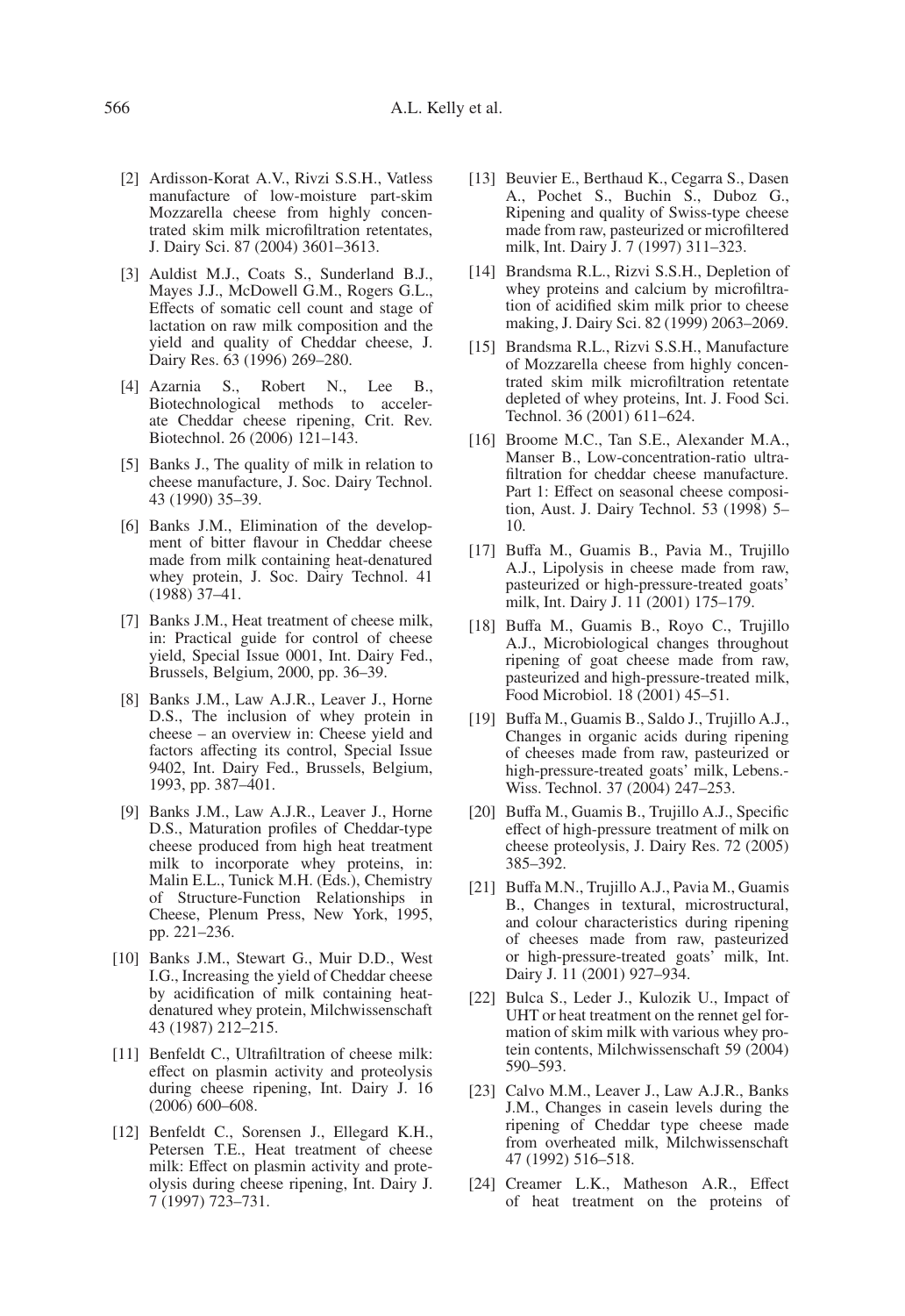pasteurised skim milk, N. Z. J. Dairy Sci. Technol. 15 (1980) 37–49.

- <span id="page-18-11"></span>[25] Dalgleish D.G., Effect of milk concentration on the rennet coagulation time, J. Dairy Res. 47 (1980) 231–235.
- <span id="page-18-3"></span>[26] Dalgleish D.G., The enzymatic coagulation of milk, in: Fox P.F. (Ed.), Advanced Dairy Chemistry, Vol. 1, Proteins, Elsevier Science Publications Ltd., London, 1992, pp. 579–620.
- <span id="page-18-9"></span>[27] De Kruif C.G., Skim milk acidification, J. Coll. Interf. Sci. 185 (1997) 19–25.
- <span id="page-18-12"></span>[28] Deimek P., Walstra P., The syneresis of rennet-coagulated curd, in: Fox P.F., McSweeney P.L.H, Cogan T.M., Guinee T.P. (Eds.), Cheese: Chemistry, Physics and Microbiology, Volume 1: General Aspects, 3rd edn., Academic Press, Amsterdam, The Netherlands, 2004, pp. 71–103.
- <span id="page-18-17"></span>[29] Desai N., Nolting J., Microstructure studies of reduced-fat cheeses containing fat substitute, in: Malin E.L., Tunick M.H. (Eds.), Chemistry of Structure-Function Relationships in Cheese, Plenum Press, New York, 1995, pp. 295–302.
- <span id="page-18-19"></span>[30] Drake M.A., Chen X.Q., Gerard P.D., Gurkin S.U., Composition and quality attributes of reduced fat cheese as affected by lecithin type, J. Food Sci. 63 (1998) 1018– 1023.
- <span id="page-18-5"></span>[31] Drake M.A., Harrison S.L., Asplund M., Barbosa-Canovas G., Swanson B.G., High pressure treatment of milk and effects on microbiological and sensory quality of Cheddar cheese, J. Food Sci. 64 (1997) 843–845, 860.
- <span id="page-18-6"></span>[32] Emmons D.B., Lister E.E., Beckett D.C., Jenkins K.J., Quality of protein in milk replacers for young calves. V. Effect of method of dispersing fat on curd formation and whey syneresis, J. Dairy Sci. 63 (1980) 417–425.
- <span id="page-18-16"></span>[33] Famelart M.H., Lepesant F., Gaucheron F., Le Graet Y., Schuck P., pH induced physiochemical modifications of native phosphocaseinate suspensions: Influence of aqueous phase, Lait 76 (1996) 445–460.
- <span id="page-18-15"></span>[34] Fenelon M.A., Guinee T.P., The compositional, textural, and maturation characteristics of reduced-fat Cheddar made from milk containing Dairy-LoTM, Milchwissenschaft 52 (1997) 385–389.
- <span id="page-18-13"></span>[35] Fernandez A., Kosikowski F.V., Low moisture Mozzarella cheese from whole milk retentates of ultrafiltration, J. Dairy Sci. 69 (1986) 2011–2017.
- <span id="page-18-14"></span>[36] Fernandez A., Kosikowski F.V., Physical properties of direct acidified Mozzarella cheese from ultrafiltered whole milk retentates, J. Dairy Sci. 69 (1986) 643–648.
- <span id="page-18-2"></span>[37] Fox P.F., Heat induced changes in milk preceding coagulation, J. Dairy Sci. 64 (1981) 2121–2137.
- <span id="page-18-0"></span>[38] Fox P.F., McSweeney P.L.H., Cheese: an overview, in: Fox P.F., McSweeney P.L.H., Cogan T.M., Guinee T.P. (Eds.), Cheese: Chemistry, Physics and Microbiology, Volume 1, General Aspects, 3rd edition, Elsevier Applied Science, Amsterdam, The Netherlands, 2004, pp. 1–18.
- [39] Fox P.F., McSweeney P.L.H., Chemistry and biochemistry of cheese manufacture and ripening, Food Sci. Technol. 20 (2006) 28–32.
- [40] Fox P.F., McSweeney P.L.H., Cogan T.M., Guinee T.P. (Eds.), Cheese: Chemistry, Physics and Microbiology, Volume 2, Major Cheese Groups, 3rd edition, Elsevier Applied Science, Amsterdam, The Netherlands, 2004.
- <span id="page-18-1"></span>[41] Fox P.F., McSweeney P.L.H., Cogan T.M., Guinee T.P. (Eds.), Cheese: Chemistry, Physics and Microbiology, Volume 1, General Aspects, 3rd edition, Elsevier Applied Science, Amsterdam, The Netherlands, 2004.
- <span id="page-18-10"></span>[42] Garnot P., Influence of milk concentration by UF on enzymatic coagulation, Int. Dairy Fed. Bull. 225 (1988) 11–15.
- <span id="page-18-4"></span>[43] Ghosh B.C., Steffl A., Hinrichs J., Kessler H.G., Effect of heat treatment and homogenization of milk on camembert-type cheese, Egyptian J. Dairy Sci. 27 (1999) 331–343.
- <span id="page-18-18"></span>[44] Gibbs B.F., Kermasha S., Alli I., Mulligan C.N., Encapsulation in the food industry: a review, Int. J. Food Sci. Nutr. 50 (1999) 213–224.
- <span id="page-18-20"></span>[45] Govindasamy-Lucey S., Lin T., Jaeggi J.J., Johnson M.E., Lucey J.A., Influence of condensed sweet cream buttermilk on the manufacture, yield, and functionality of Pizza cheese, J. Dairy Sci. 89 (2006) 454– 467.
- <span id="page-18-7"></span>[46] Green M.L., Marshall R.J., Glover F.A., Influence of homogenization of concentrated milks on the structure and properties of rennet curds, J. Dairy Res. 50 (1983) 341–348.
- <span id="page-18-8"></span>[47] Guinee T.P., Auty M.A.E., Mullins C., Corcoran M.O., Mulholland E.O., Preliminary observations on the effects of fat content and degree of emulsification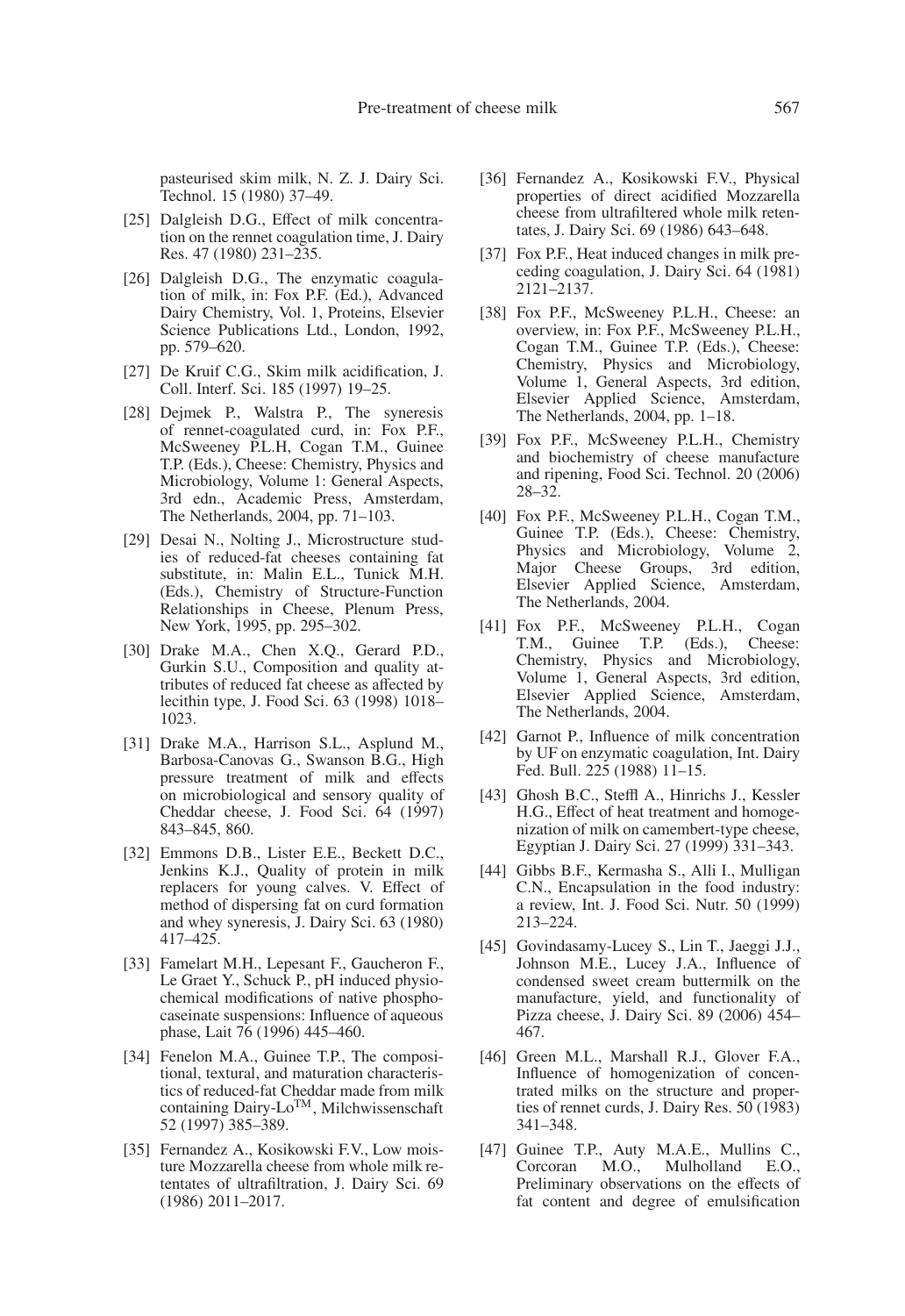on the structure-functional relationship of Cheddar-type cheese, J. Texture Stud. 31 (2000) 645–663.

- <span id="page-19-2"></span>[48] Guinee T.P., Fenelon M.A., Mulholland E.O., O'Kennedy B.T., O'Brien N., Reville W.J., The influence of milk pasteurisation temperature and pH at curd milling on the composition, texture and maturation of reduced fat cheddar cheese, Int. J. Dairy Technol. 51 (1998) 1–10.
- <span id="page-19-17"></span>[49] Guinee T.P., Gorry C.B., O'Callaghan D.J., O'Kennedy B.T., O'Brien N., Fenelon M.A., The effects of composition and some processing treatments on the rennet coagulation properties of milk, Int. J. Dairy Technol. 50 (1997) 99–106.
- <span id="page-19-12"></span>[50] Guinee T.P., McSweeney P.L.H., Significance of milk fat in cheese, in: Fox P.F., McSweeney P.L.H. (Eds.), Advanced Dairy Chemistry 2: Lipids, 3rd edn., Springer Verlag, New York, 2006, pp. 377–440.
- <span id="page-19-13"></span>[51] Guinee T.P., O'Callaghan D.J., Mulholland E.O., Harrington D., Milk protein standardisation by ultrafiltration for cheddar cheese manufacture, J. Dairy Res. 63 (1996) 281– 293.
- <span id="page-19-15"></span>[52] Guinee T.P., O'Kennedy B.T., Kelly P.M., Effect of milk protein standardization using different methods on the composition and yields of Cheddar cheese, J. Dairy Sci. 89 (2006) 468–482.
- <span id="page-19-14"></span>[53] Guinee T.P., Pudja P.D., Mulholland E.O., Effect of milk protein standardisation, by ultrafiltration, on the composition and maturation of cheddar cheese, J. Dairy Res. 61 (1994) 117–131.
- <span id="page-19-3"></span>[54] Guinee T.P., Pudja P.D., Mulholland E.O., Reville W.J., Ultrafiltration in cheesemaking, in: Cogan T.M. (Ed.), 3rd Cheese symposium, Moorepark, National Dairy Products Research Centre, Moorepark, Fermoy, Co. Cork, Ireland, 1992, pp. 21– 29.
- <span id="page-19-0"></span>[55] Guinee T.P., Pudja P.D., Reville W.J., Harrington D., Mulholland E.O., Cotter M., Cogan T.M., Composition, microstructure and maturation of semi-hard cheeses from high protein ultrafiltered milk retentates with different levels of denatured whey protein, Int. Dairy J. 5 (1995) 543–568.
- <span id="page-19-16"></span>[56] Harvey J., Protein fortification of cheese milk using milk protein concentrate – yield improvement and product quality, Aust. J. Dairy Technol. 61 (2006) 183–185.
- <span id="page-19-10"></span>[57] Hayes M.G., Kelly A.L., High pressure homogenization of raw whole bovine milk (a)

effect on fat globule size and other properties, J. Dairy Res. 70 (2003) 297–305.

- <span id="page-19-19"></span>[58] Hicks C.L., O'Leary J., Holbrook J., Effect of lecithin on cheese yield, J. Dairy Sci. 68 (1985) 1603–1607.
- <span id="page-19-1"></span>[59] Hindle E.J., Wheelock J.V., The primary phase of rennet action in heat-sterilized milk, J. Dairy Res. 37 (1970) 389–396.
- <span id="page-19-18"></span>[60] Høier E., Lilbæk H., Broe M.L., Sørensen N.K., Enhancing cheese yield by phospholipase treatment of cheesemilk, Aust. J. Dairy Technol. 61 (2006) 179–182.
- <span id="page-19-4"></span>[61] Hotchkiss J.H., Werner B.G., Lee E.Y.C., Addition of carbon dioxide to dairy products to improve quality: a comprehensive review, Comp. Rev. Food Sci. Food Safety 5 (2006) 158–168.
- <span id="page-19-11"></span>[62] Humbert G., Driou A., Guerin J., Alais C., Effets de l'homogénéisation à haute pression sur les propriétés du lait et son aptitude à la coagulation enzymatique, Lait 60 (1980) 574–594.
- <span id="page-19-21"></span>[63] Huppertz T., De Kruif C.G., Rennetinduced coagulation of enzymatically cross-linked casein micelles, Int. Dairy J. 17 (2007) 442–447.
- <span id="page-19-20"></span>[64] Huppertz T., De Kruif C.G., Structure and stability of nanogel particles prepared by cross-linking casein micelles, Int. Dairy J. 18 (2008) 556–565.
- <span id="page-19-5"></span>[65] Huppertz T., Fox P.F., De Kruif C.G., Kelly A.L., High pressure-induced changes in bovine milk proteins: a review, Biochim Biophys Acta – Prot. Proteomics 1764 (2006) 593–598.
- <span id="page-19-8"></span>[66] Huppertz T., Fox P.F., Kelly A.L., Influence of high pressure treatment on acidification of bovine milk by lactic acid bacteria, Milchwissenschaft 59 (2004) 246–249.
- <span id="page-19-6"></span>[67] Huppertz T., Fox P.F., Kelly A.L., Effects of high pressure treatment on the yield of cheese curd from bovine milk, Innov. Food Sci. Emerg. Technol. 5 (2004) 1–8.
- <span id="page-19-7"></span>[68] Huppertz T., Hinz K., Zobrist M.R., Uniacke T., Kelly A.L., Fox P.F., Effects of high pressure treatment on the rennet coagulation and cheese-making properties of heated milk, Innov. Food Sci. Emerg. Technol. 6 (2005) 279–285.
- <span id="page-19-9"></span>[69] Huppertz T., Kelly A.L., Physical chemistry of milk fat globules, in: Fox P.F., McSweeney P.L.H. (Eds.), Advanced Dairy Chemistry 2: Lipids, 3rd edn., Springer Verlag, New York, USA, 2006, pp. 173– 212.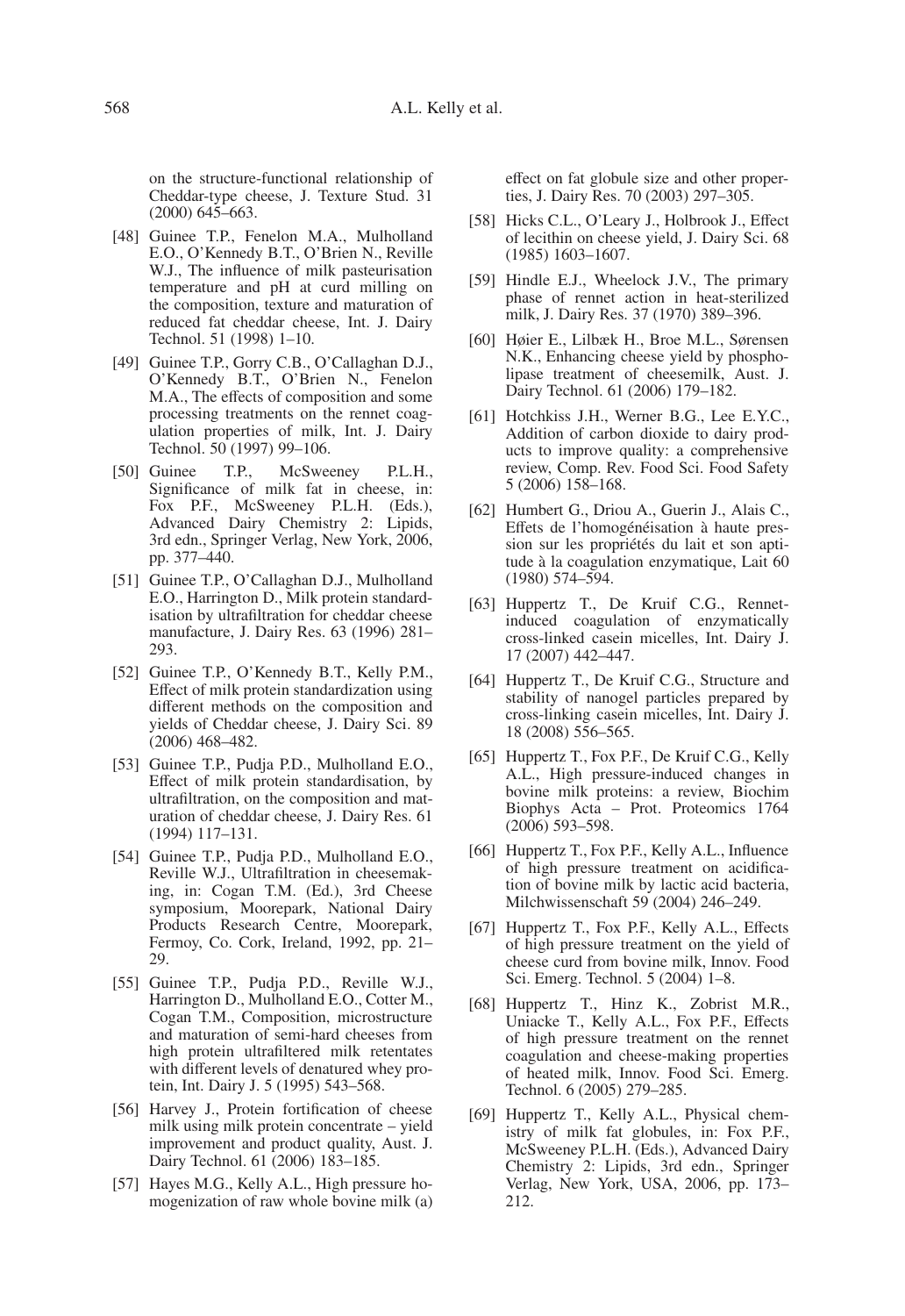- <span id="page-20-1"></span>[70] Imafidon G.L., Farkye N.Y., Composition of cheddar cheese made from high-heat treated milk, in: Cheese Yield and Factors affecting its control, Special Issue 9402, Int. Dairy Fed., Brussels, Belgium, 1993, pp. 433–438.
- <span id="page-20-6"></span>[71] Jana A.H., Upadhyay K.G., The effect of homogenization conditions on the textural and baking characteristics of buffalo milk Mozzarella cheese, Aust. J. Dairy Technol. 46 (1991) 27–30.
- <span id="page-20-7"></span>[72] Jana A.H., Upadhyay K.G., Homogenization of milk for cheesemaking – a review, Aust. J. Dairy Technol. 47 (1992) 72–79.
- <span id="page-20-20"></span>[73] Jaros D., Partschefeld C., Henle T., Rohm H., Transglutaminase in dairy products: chemistry, physics, applications, J. Texture Stud. 37 (2006) 113–155.
- <span id="page-20-13"></span>[74] Kameswaran S., Smith D.E., Rennet clotting times of skim milk based rennet gels supplemented with an ultrafiltered milk protein concentrate, Milchwissenschaft 54 (1999) 546–550.
- <span id="page-20-10"></span>[75] Karlsson A.O., Ipsen R., Ardo Y., Rheological properties and microstructure during rennet induced coagulation of UF concentrated milk, Int. Dairy J. 17 (2007) 674–682.
- <span id="page-20-2"></span>[76] Kelly A.L., O'Donnell H.J., Composition, gel properties and microstructure of Quarg as affected by processing parameters and milk quality, Int. Dairy J. 8 (1998) 295–301.
- <span id="page-20-9"></span>[77] Kelly P.M., Membrane separation, in: Roginski H., Fuquay J.W., Fox P.F. (Eds.), Encyclopaedia of Dairy Sciences, Academic Press, Amsterdam, The Netherlands, 2003, pp. 1777–1786.
- <span id="page-20-14"></span>[78] Kelly P.M., Kelly J., Mehra R., Oldfield D.J., Raggett E., O'Kennedy B.T., Implementation of integrated membrane processes for pilot scale development of fractionated milk components, Lait 80 (2000) 139–153.
- <span id="page-20-11"></span>[79] Kosikowski F.V., Masters A.R., Mistry V.V., Cheddar cheese from retentatesupplemented whole milk, J. Dairy Sci. 68 (1985) 548–554.
- <span id="page-20-0"></span>[80] Law A.J.R., Banks J.M., Horne D.S., Leaver J., West I.G., Denaturation of the whey proteins in heated milk and their incorporation into Cheddar cheese, Milchwissenschaft 49 (1994) 63–67.
- <span id="page-20-17"></span>[81] Law B., Kirby C., Microencapsulated enzymes for cheese technology, North Eur. Food Dairy J. 6 (1987) 194–199.
- <span id="page-20-18"></span>[82] Law B.A., King J.S., Use of liposomes for proteinase addition to Cheddar cheese, J. Dairy Res. 52 (1985) 183–188.
- <span id="page-20-12"></span>[83] Lawrence R.C., Gilles J., Creamer L.K., Crow V.L., Heap H.A., Honore C.G., Johnston K.A., Samal P.K., Cheddar cheese and related dry-salted cheese varieties, in: Fox P.F., McSweeney P.L.H., Cogan T.M., Guinee T.P. (Eds.), Cheese Chemistry, Physics and Microbiology, Major Cheese Groups, Elsevier Academic Press, Amsterdam, The Netherlands, 3rd edn., Vol. 2, 2004, pp. 71–102.
- <span id="page-20-8"></span>[84] Lemay A., Paquin P., Lacroix C., Influence of microfluidization on Cheddar cheese composition, quality and yields, in: Cheese yield and Factors Affecting its Control, Special Issue 9402, Int. Dairy Fed., Brussels, Belgium, 1994, pp. 288–292.
- <span id="page-20-19"></span>[85] Lilbaek H.M., Broe M.L., Hoier E., Fatum T.M., Ipsen R., Sorensen N.K., Improving the yield of Mozzarella cheese by phospholipase treatment of milk, J. Dairy Sci. 89 (2006) 4114–4125.
- <span id="page-20-5"></span>[86] Linton M., Mackie A.B., Upadhyay V.K., Kelly A.L., Patterson M.F., The fate of *Listeria monocytogenes* during the manufacture of Camembert-type cheese: a comparison between raw milk and milk treated with high hydrostatic pressure, Innov. Food Sci. Emerg. Technol. 9 (2008) 423–428.
- <span id="page-20-4"></span>[87] López-Fandiño R., Olano A., Effects of high pressures combined with moderate temperatures on the rennet coagulation properties of milk, Int. Dairy J. 8 (1998) 623–627.
- <span id="page-20-21"></span>[88] Lorenzen P.C., Renneting proper-<br>ties of transglutaminase-treated milk. ties of transglutaminase-treated Milchwissenschaft 55 (2000) 433–437.
- <span id="page-20-16"></span>[89] Lucey J.A., Gorry C., Effect of Simplesse 100 on the manufacture of low fat Cheddar cheese, in: Cheese yield and factors affecting its control, Special Issue 9402, Int. Dairy Fed. Brussels, Belgium, 1994, pp. 439–447.
- <span id="page-20-3"></span>[90] Ma Y., Barbano D.M., Santos M., Effect of  $CO<sub>2</sub>$  addition to raw milk on proteolysis and lipolysis at  $4 °C$ , J. Dairy Sci. 86 (2003) 1616–1631.
- <span id="page-20-15"></span>[91] Mackey K.L., Desai N., Rheology of reduced-fat cheese containing a fat substitute, in: Malin E.L., Tunick M.H. (Eds.), Chemistry of Structure-Function Relationships in Cheese, Plenum Press, New York, USA, 1995, pp. 21–26.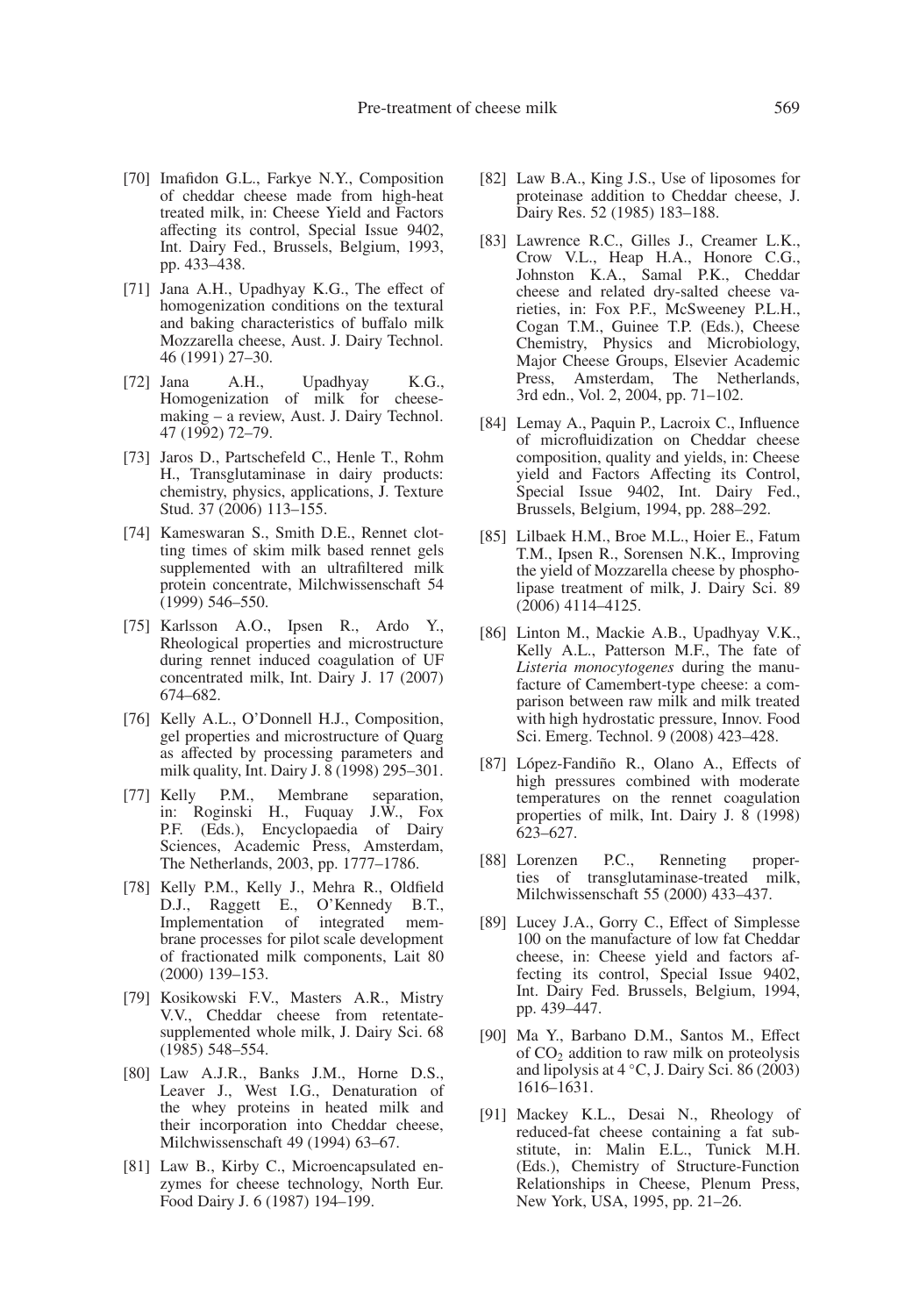- <span id="page-21-1"></span>[92] Marshall R.J., Increasing cheese yields by high heat treatment of milk, J. Dairy Res. 53 (1986) 313–322.
- <span id="page-21-10"></span>[93] Maubois J.-L., Applications of membrane techniques in the dairy industry, Int. Dairy Fed. Bull. 244 (1989) 26–29.
- <span id="page-21-11"></span>[94] Maubois J.-L., Membrane microfiltration: a tool for a new approach in dairy technology, Aust. J. Dairy Technol. 57 (2002) 92–96.
- <span id="page-21-16"></span>[95] Maubois J.-L., Fauquant J., Famelart M.H., Caussin F., Milk microfiltrate, a convenient starting material for fractionation of whey proteins and derivatives, in: Proceedings of the 3rd International Whey Conference, Munich, Germany, Sept. 12– 14: The Importance of Whey and Whey Components in Food and Nutrition, B. Behr's Verlag, Hamburg, Germany, 2001, pp. 57–72.
- <span id="page-21-12"></span>[96] Mistry V.V., Membrane processing in cheese manufacture, in: Roginski H., Fuquay J.W., Fox P.F. (Eds.), Encyclopedia of Dairy Sciences, Academic Press,<br>Amsterdam, The Netherlands, 2003, The Netherlands, pp. 300–306.
- <span id="page-21-14"></span>[97] Mistry V.V., Maubois J.-L., Application of membrane separation technology in cheese production, in: Fox P.F. (Ed.), Cheese: Chemistry, Physics and Microbiology, Vol. 1., Chapman & Hall, New York, USA, 1993, pp. 493–522.
- <span id="page-21-13"></span>[98] Mistry V.V., Maubois J.-L., Application of membrane separation technology in cheese production, in: Fox P.F.,<br>McSweeney P.L.H., Cogan T.M., McSweeney Guinee T.P. (Eds.), Cheese: Chemistry, Physics and Microbiology 1: General Aspects, Academic Press, Amsterdam, The Netherlands, 2004, pp. 261–285
- <span id="page-21-21"></span>[99] Mistry V.V., Metzger L.E., Maubois J.-L., Use of ultrafiltered sweet buttermilk in the manufacture of reduced fat Cheddar cheese, J. Dairy Sci. 79 (1996) 1137–1145.
- <span id="page-21-0"></span>[100] Mohammad K.B., Fox P.F., Heat-induced association-dissociation of casein micelles preceeding coagulation, J. Dairy Res. (1987) 377–387.
- <span id="page-21-6"></span>[101] Molina E., Alvarez M.D., Ramos M., Olano A., López-Fandiño R., Use of highpressure-treated milk for the production of reduced-fat cheese, Int. Dairy J. 10 (2000) 467–475.
- <span id="page-21-7"></span>[102] Mueller-Merbach M., Rauscher T., Hinrichs J., Inactivation of bacteriophages by thermal and high-pressure treatment, Int. Dairy J. 15 (2005) 777–784.
- <span id="page-21-2"></span>[103] Nelson B.K., Lynch J.M., Barbano D.M., Impact of milk preacidification with  $CO<sub>2</sub>$ on Cheddar cheese composition and yield, J. Dairy Sci. 87 (2004) 3581–3589.
- <span id="page-21-3"></span>[104] Nelson B.K., Lynch J.M., Barbano D.M., Impact of milk preacidification with  $CO<sub>2</sub>$ on the aging and proteolysis of Cheddar cheese, J. Dairy Sci. 87 (2004) 3590–3600.
- <span id="page-21-15"></span>[105] Neocleous M., Barbano D.M., Rudan M.A., Impact of low concentration factor microfiltration on the composition and aging of Cheddar cheese, J. Dairy Sci. 85 (2002) 2425–2437.
- <span id="page-21-17"></span>[106] Neocleous N., Barbano D.M., Rudan M.A., Impact of low concentration factor microfiltration on milk component recovery and cheddar cheese yield, J. Dairy Sci. 85 (2002) 2415–2424.
- <span id="page-21-19"></span>[107] Nielsen E.W., Principles of cheese production, in: Hui Y.H., Goddik L.M., Hansen A.S., Josephsen J. (Eds.), Handbook of Food and Beverage Fermentation Technology, Marcel Dekker, New York, USA, 2004, pp. 221–239.
- <span id="page-21-20"></span>[108] Nielsen P.M., Process for producing cheese, U.S. Patent No. 6 399 121 (2002).
- <span id="page-21-18"></span>[109] O'Brien B., Mehra R., Connolly J.F., Harrington D., Season variation in the composition of Irish manufacturing and retail milks, 1. Chemical composition and renneting properties, Irish J. Agric. Food Res. 38 (1999) 53–64.
- <span id="page-21-5"></span>[110] O'Reilly C.E., Kelly A.L., Murphy P.M., Beresford T.P., High pressure treatment: applications to cheese manufacture and ripening, Trends Food Sci. Technol. 12 (2001) 51–59.
- <span id="page-21-22"></span>[111] O'Sullivan M.M., Kelly A.L., Fox P.F., Influence of transglutaminase treatment on some physico-chemical properties of milk, J. Dairy Res. 69 (2002) 433–442.
- <span id="page-21-9"></span>[112] Oommen B.S., Mistry V.V., Nair M.G., Effect of homogenization of cream on composition, yield and functionality of Cheddar cheese made from milk supplemented with ultrafiltered milk, Lait 80 (2000) 77–91.
- <span id="page-21-4"></span>[113] Pandey P.K., Ramaswamy H.S., St-Gelais D., Evaluation of pH change kinetics during various stages of Cheddar cheesemaking from raw, pasteurized, microfiltered and high-pressure-treated milk, Lebensm.-Wiss. Technol. 36 (2003) 497– 506.
- <span id="page-21-8"></span>[114] Patel H., Carroll T., Kelly A.L., New dairy processing technologies, in: Chandan R.C., Kilara A., Shah N.P. (Eds.), Dairy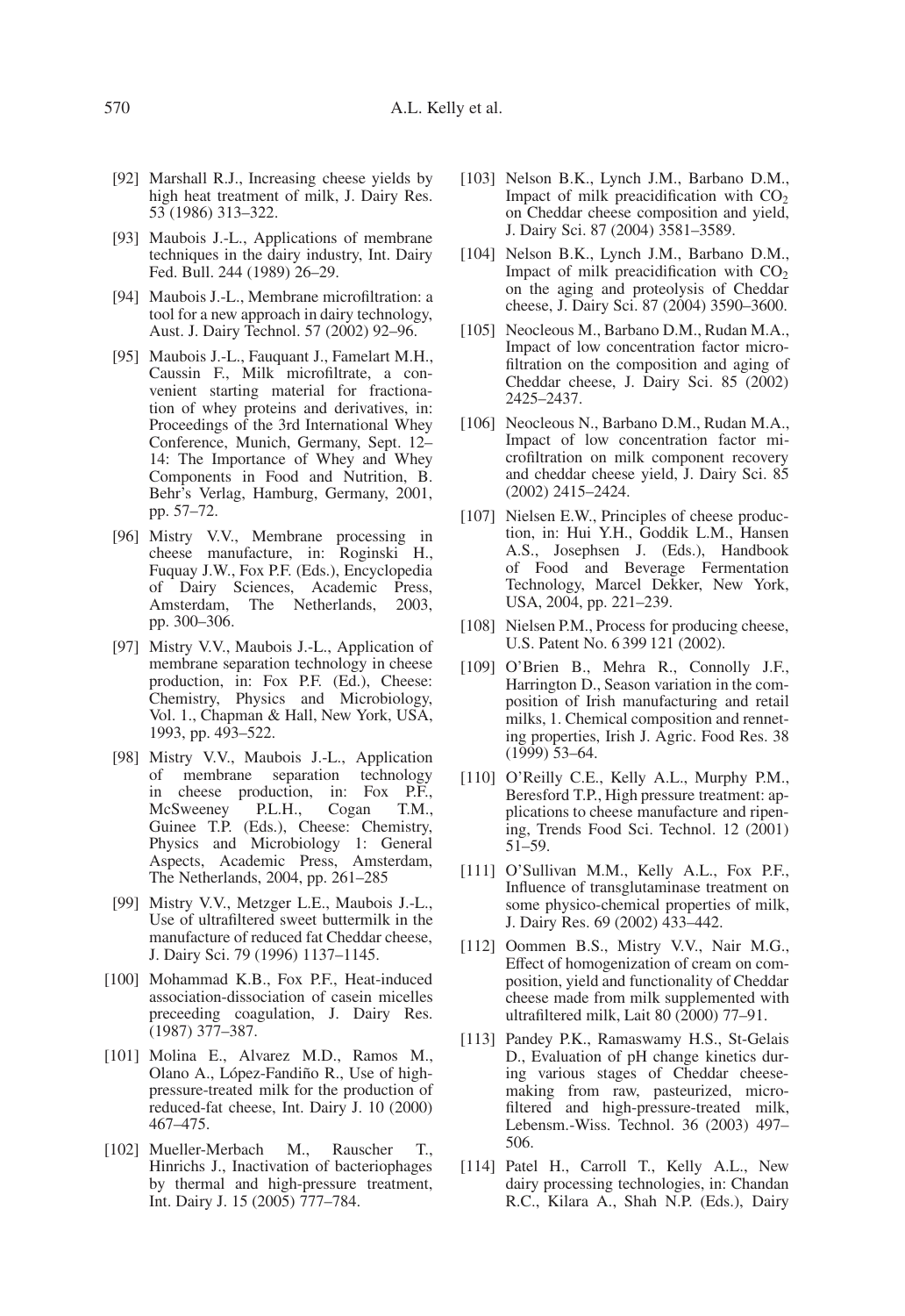Processing Technology and Quality Assurance, Elsevier, London, 465–483.

- <span id="page-22-3"></span>[115] Pearse M.J., Linklater P.M., Hall R.J., MacKinlay A.G., Effect of heat induced interaction between β-lactoglobulin and κcasein on syneresis, J. Dairy Res. 52 (1985) 159–165.
- <span id="page-22-11"></span>[116] Pearse M.J., MacKinlay A.G., Biochemical aspects of syneresis: a review, J. Dairy Sci. 72 (1989) 1401–1407.
- <span id="page-22-13"></span>[117] Peri C., Lucisano M., Donati B., Studies on the coagulation of milk ultrafiltration retentates. 2. Kinetics of whey syneresis, Milchwissenschaft 40 (1985) 650–652.
- <span id="page-22-20"></span>[118] Reineccius G., Liposomes for controlled release in the food industry, in: Risch S., Reineccius G. (Eds.), Encapsulation and controlled release of food ingredients, American Chemical Society, Washington D.C., 1995, pp. 113–131.
- <span id="page-22-9"></span>[119] Rowney M.K., Hickey M.W., Roupas P., Everett D.W., The effect of homogenization and milk fat fractions on the functionality of mozzarella cheese, J. Dairy Sci. 86 (2003) 712–718.
- <span id="page-22-15"></span>[120] Roy D., Pitre M., Blanchette L., Savoie L., Bélanger G., Ward P., Maubois J.-L., Monitoring proteolysis and cheese juice composition during ripening of Cheddar cheese made from microfiltered milk, Lait 77 (1997) 521–541.
- <span id="page-22-12"></span>[121] Salaun F., Mietton B., Gaucheron F., Buffering capacity of dairy products, Int. Dairy J. 15 (2005) 95–109.
- <span id="page-22-7"></span>[122] San Martín-González M.F., Rodriguez J.J., Gurram S., Clark S., Swanson B.G., Barbosa-Cánovas G.V., Yield, composition and rheological characteristics of Cheddar cheese made with high pressure processed milk, LWT - Food Sci. Technol. 40 (2007) 697–705.
- <span id="page-22-5"></span>[123] San Martín-González M.F.J., Welti-Chanes J., Barbosa-Cánovas G.V., Cheese manufacture assisted by high pressure, Food Rev. Int., 22 (2006) 275–289.
- <span id="page-22-0"></span>[124] Schreiber R., Hinrichs J., Rennet coagulation of heated milk concentrates, Lait 80 (2000) 33–42.
- <span id="page-22-14"></span>[125] Sharma S.K., Ferrier L.K., Hill A.R., Effect of modified manufacturing parameters on the quality of Cheddar cheese made from ultrafiltered (UF) milk, J. Food Sci. 54 (1989) 573–577.
- <span id="page-22-1"></span>[126] Singh H., Review: Effects of high temperature on casein micelles, N. Z. J. Dairy Sci. Technol. 23 (1988) 257–273.
- [127] Singh H., Creamer L.K., Heat stability of milk, in: Fox P.F. (Ed.), Advanced Dairy Chemistry, Vol. 1, Proteins, Elsevier Science Publications Ltd., London, 1992, pp. 621–656.
- [128] Singh H., Fox P.F., Heat stability of milk: pH dependent dissociation of micellar κcasein on heating milk at ultra-high temperatures, J. Dairy Res. 52 (1985) 529–538.
- <span id="page-22-2"></span>[129] Singh H., Waungana A., Influence of heat treatment of milk on cheese making properties, Int. Dairy J. 11 (2001) 543–551.
- <span id="page-22-21"></span>[130] Skeie S., Developments in microencapsulation science applicable to cheese research and development. A review, Int. Dairy J. 4 (1994) 573–595.
- <span id="page-22-22"></span>[131] Smiddy M.A., Martin J.E.G.H., Kelly A.L., De Kruif C.G., Huppertz T., Stability of casein micelles cross-linked by transglutaminase, J. Dairy Sci. 89 (2006) 1906–1914.
- <span id="page-22-19"></span>[132] Sparkes R.E., Jacobs I.C., Selection of coating and microencapsulation processes, in: Scher H.B. (Ed.), Controlled release delivery systems for pesticides, Marcel Dekker Inc., New York, USA, 1999, pp. 3–28.
- <span id="page-22-16"></span>[133] St Gelais D., Roy D., Audet P., Manufacture of low fat Cheddar cheese from milk enriched with different protein concentrate powders, Food Res. Int. 31 (1998) 137–145.
- <span id="page-22-17"></span>[134] Theophilou P., Wilbey A.R., Effects of fat on the properties of halloumi cheese, Int. J. Dairy Technol. 60 (2007) 1–4.
- <span id="page-22-10"></span>[135] Tosh S.M., Dalgleish D.G., The physical properties and renneting characteristics of the synthetic membrane on the fat globules of microfluidized milk, J. Dairy Sci. 81 (1998) 1840–1847.
- <span id="page-22-6"></span>[136] Trujillo A.J., Capellas M., Buffa M., Royo C., Gervilla R., Felipe X., Sendra E., Saldo J., Ferragut V., Guamis B., Application of high pressure treatment for cheese production, Food Res. Int. 33 (2000) 311–316.
- <span id="page-22-8"></span>[137] Trujillo A.J., Royo C., Ferragut V., Guamis B., Ripening profiles of goat cheese produced from milk treated with high pressure, J. Food Sci. 64 (1999) 833–837.
- <span id="page-22-18"></span>[138] Ur-Rehman S., Farkye N.Y., Considine T., Schaffner A., Drake M.A., Effects of standardization of whole milk with dry milk protein concentrate on the yield and ripening of reduced-fat Cheddar cheese, J. Dairy Sci. 86 (2003) 1608–161.
- <span id="page-22-4"></span>[139] Van Hooydonk A.C.M., de Koster P.G., Boerrigter I.J., The renneting of heated milk, Neth. Milk Dairy J. 41 (1987) 3–18.